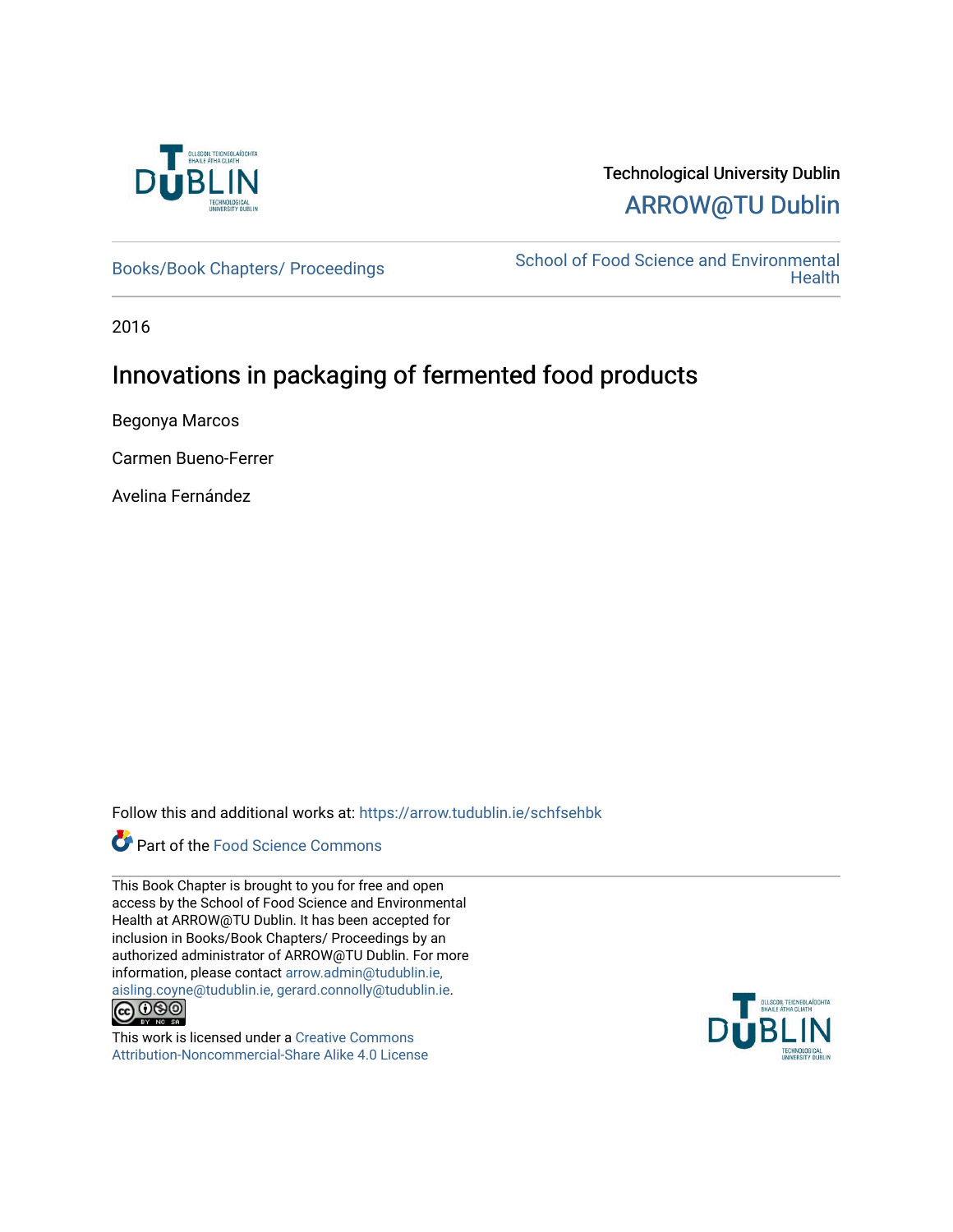# **Chapter 16. Innovations in packaging of fermented food products**

Begonya Marcos<sup>1</sup>, Carmen Bueno-Ferrer<sup>2</sup>, Avelina Fernández<sup>3</sup>

<sup>1</sup> IRTA, Food Technology, Finca Camps i Armet s/n, 17121 Monells, Spain

Food packaging is designed to contain and protect foods, to provide required information about the food, and to make food handling convenient from distribution to consumer's table. The primary functions of packaging are to achieve preservation and the safe delivery of food products until consumption (Han 2014). Food packaging technology is continuously evolving in response to growing challenges from a modern society (Realini and Marcos 2014). Major current and future challenges to fast-moving consumer goods packaging include legislation, global markets, longer shelf life, convenience, safer and healthier food, environmental concerns, authenticity, and food waste (Kerry 2014). This background offers a unique opportunity to the packaging industry to offer innovative solutions to address the changing demands of the food industry and consumers as well as the increasing regulatory and legal requirements (Han 2014). This chapter will present innovations and trends applied to the packaging of fermented food products: optimisation of barrier properties, modified atmosphere packaging, adaptation of packaging to non-thermal preservation technologies, active packaging and sustainable design.

# **1. Barrier technologies for fermented food packaging**

#### **1.1. Barrier properties optimisation**

For any given product, it is necessary to understand the most essential material requirements o achieve the targeted environment inside the package and the optimal food quality (Jansson, Gallet et al. 2002). Therefore, an adequate selection of the barrier packaging material can slow down the rate of food quality deterioration, thus extending the shelf life of the fermented food products (Steinka, Morawska et al. 2006). Vapours and gases produced or consumed during metabolic processes in fermented foods may require more complex packaging barrier than other products, so in these cases it becomes crucial to find the right balance between oxygen barrier and carbon dioxide permeability. High gas barrier films are generally represented as linear chains with aromatic or polar groups in high proportion and with high molecular weight.

<sup>&</sup>lt;sup>2</sup> School of Food Science and Environmental Health, Dublin Institute of Techology (DIT) Cathal Brugha Street, Dublin 1, Ireland

<sup>3</sup> Instituto de Física Corpuscular (Consejo Superior de Investigaciones Científicas-Universitat de València) Parc Científic UV 46980 Paterna Valencia, Spain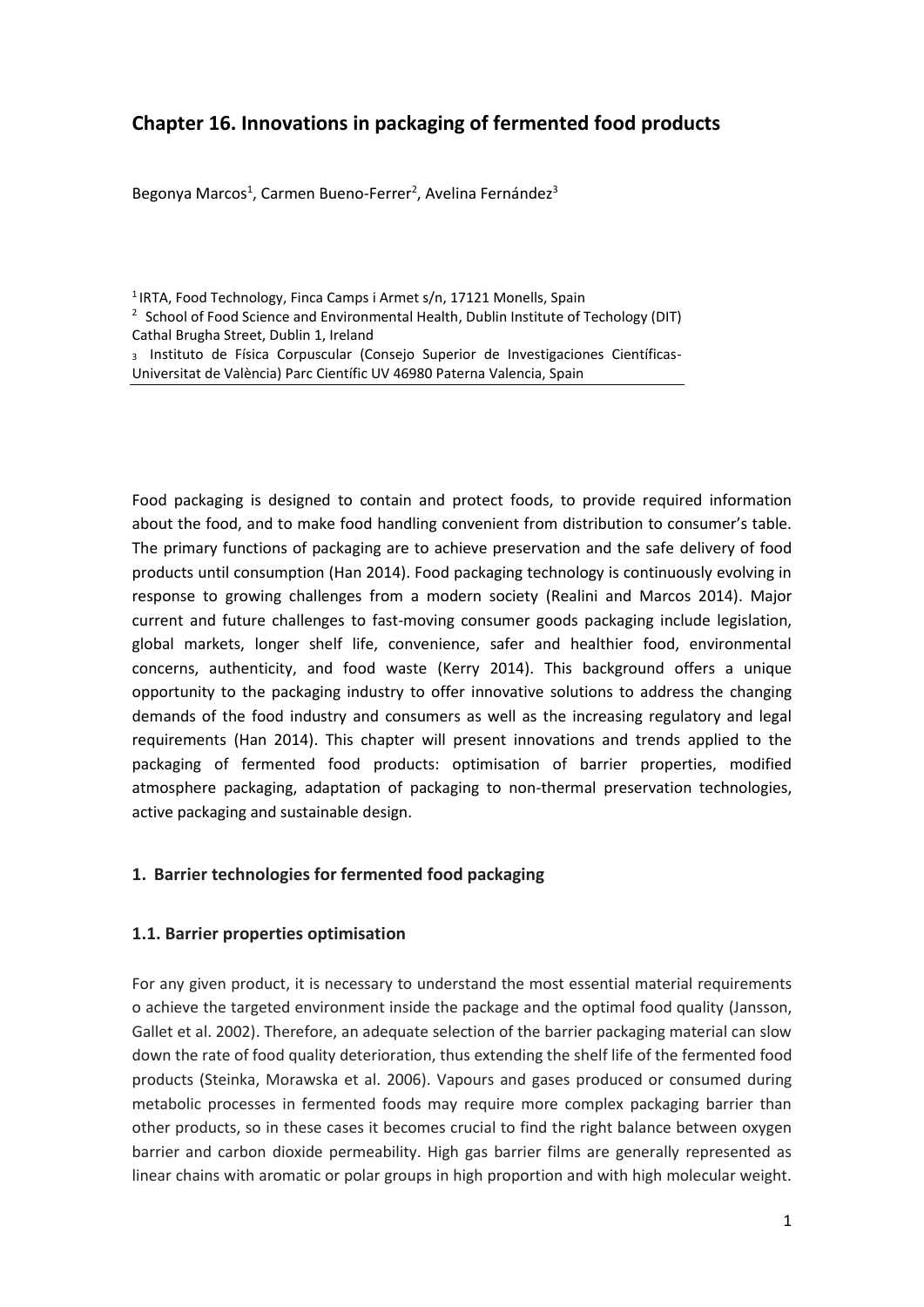Barrier layers made of polymers like PA (polyamide), PETP (polyethylene terephthalate) or PVC (polyvinyl chloride) with materials like EVOH (ethylene vinyl alcohol), PVOH (polyvinyl alcohol) or PVDC (polyvinilydene) embedded in the multilayered structure are frequently used as barrier systems in food packaging. However, the use of multilayered films including a barrier layer like EVOH might not be desirable in terms of material recyclability. New developments in transparent, eco-friendly and barrier films include the incorporation of silica oxide (SiOx) coating to the package, among other alternatives (Lee 2010).

Manufacturers of fermented dairy foods, such as yoghurt, face difficulty in maintaining the viability of bacteria over the shelf life of the products due to several factors including product acidity, pH, hydrogen peroxide levels, storage temperature and oxygen levels. High barrier to  $O<sub>2</sub>$  is needed as probiotic and lactic acid bacteria are predominantly anaerobic, and an increase in oxygen inside the package could be harmful. Miller, Nguyen et al. (2002) investigated the effect of different packaging materials on the amount and distribution of oxygen dissolved in stirred-type probiotic yoghurt. High impact polystyrene (HIPS) was used as a control and a high gas-barrier material consisting of a laminate made of HIPS and PE (polyethylene) as moisture barriers and intermediate layer of EVOH providing gas barrier was used for comparison. The use of packaging materials with enhanced barrier properties was shown to reduce the dissolved oxygen concentration in yoghurt over the shelf life, leading to a low and stable oxygen concentration below 10 ppm after 42 days at 4°C, while samples packaged in HIPS reached values of 50 ppm at the end of shelf life.

Shelf-life extension of cheeses with short maturation times represents also a huge area of investigation in terms of improving properties of packaging materials. Changing the light transmission characteristics of food packaging materials by colouring the materials may be a suitable way of reducing photo-oxidative quality changes in cheese. Mortensen, Sørensen et al. (2002) proved that oriented polyamide (OPA)/PE packaging in black laminates provided the best protection of Havarti cheese, followed by a OPA/PE white laminates.

An increasing concern in environmental issues has recently brought a growing number of biobased formulations in the field of food packaging as will be discussed later. Nevertheless, one of the main disadvantages of these environmentally-friendly materials is their poor barrier properties, thus such properties will have to be improved to be suitable to pack fermented food products. Peelman, Ragaert et al. (2014) evaluated the influence of the use of biobased packaging material on the quality and shelf-life of grated cheese packaged under  $100\%$  CO<sub>2</sub> atmosphere in PET-PE pouches as a conventional material and in (i) cellulose-starch and (ii) metalized cellulose-starch pouches as an alternative biobased packaging material with low oxygen and moisture permeability. The use of barrier improved biobased packaging materials contributed to improve the sensorial perception, quality parameters and microbial counts of grated cheese.

Fermented milk, a typically Swedish product, contains a bacteria culture that produces  $CO<sub>2</sub>$ that should be released to avoid quality losses. However, it is also crucial to limit the oxygen and light that reach the food to avoid oxidation. Jansson et al. (2002) studied the content of  $O_2$ and  $CO<sub>2</sub>$  in fermented milk packed with high density polyethylene (HDPE) as control film and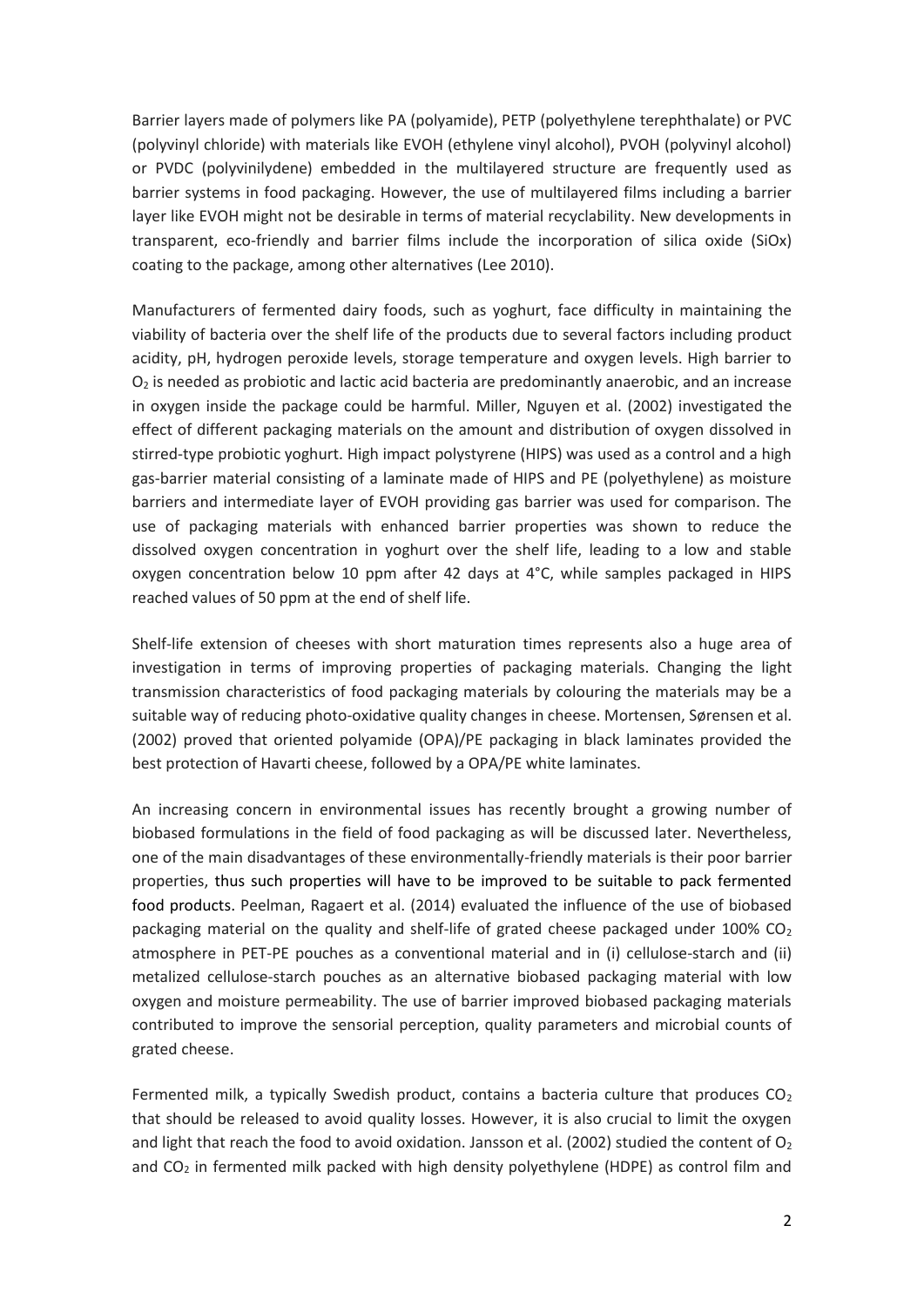two different LDPE (low density polyethylene) multi-layer films containing EVOH (LDPE/EVOH32/LDPE, LDPE/EVOH44/LDPE) and an aliphatic polyketone (LDPE/PK/LDPE). EVOH32 pouches showed a lower CO<sub>2</sub> concentration and higher  $O<sub>2</sub>$  concentration after 8 days storage at 8 °C. The authors highlighted that  $CO<sub>2</sub>:O<sub>2</sub>$  content ratio can be varied over a wide range by varying crystallinity and polarity materials.

Meat and meat products are highly susceptible to lipid oxidation and microbial spoilage, which lead to the development of rancid or off-flavours. Meat products are commercially packed using vacuum or modified atmosphere conditions in high barrier plastic multilayer films. Krkić et al. (Krkić, Lazić et al. 2012; Krkić, Lazić et al. 2012; Krkić, Šojić et al. 2013) investigated the possibility of extending shelf-life of traditional dry fermented sausage (Petrovac sausage) applying a biobased collagen-chitosan- based coating to the fermented sausage as a substitute of traditional collagen coatings. The chitosan-collagen coating showed lower  $O<sub>2</sub>$  permeability and was able to slow down moisture loss and lipid oxidation, resulting in better sensory scores. Working with the same type of dry fermented sausage, Ščetar, Kovačić et al. (2013) performed a different approach, by using a combination of different laminates as external packaging (LLDPE/EVOH/PET and PVDC/Polyester/PE) together with vacuum or MAP (100% N<sub>2</sub>) at three different storage temperatures. The PE-LLD/EVAL/PET laminate, which had the lowest  $O<sub>2</sub>$ permeability, scored the best on sensory attributes of dry fermented sausage during storage (0-120 days) at 4°C packaged under 100%  $N_2$  atmosphere.

Pressure built up in packaged fermented vegetable products may result in volume expansion and leakage problems. Therefore, optimal packaging for red pepper paste needs to meet the roles of alleviating volume expansion and preserving product quality. In the study carried out by Lee, Hwang et al. (2003), fermented red pepper paste was packaged under air and MAP of 30%  $CO<sub>2</sub>/70$ % N<sub>2</sub> and 100%  $CO<sub>2</sub>$ . The MAP conditions were applied with a high gas barrier film (Nylon/EVOH/LLDPE) and with a gas permeable film (coextruded multilayered Nylon). Difference in internal atmosphere among the packages existed only in the initial period of storage. The balance between  $CO<sub>2</sub>$  production from the red pepper paste and permeation through the film with high  $O_2$  and  $CO_2$  permeability made the atmospheres of all the packages also reach similar gas compositions after 50 days. Other authors studied the effects of  $CO<sub>2</sub>$ absorption on the packaging material used to pack kimchi, a fermented vegetable dish made of salted Chinese cabbage with spices. Barrier properties were improved by Shin, Cheigh et al. (2002) by fabricating plastic sheets made of PS (polystyrene) or PE and incorporated with Na<sub>2</sub>CO<sub>3</sub>-zeolite powder (20 w/w%), which were uniformly distributed in the polymer matrix. When sodium carbonate was used along with zeolite, the  $CO<sub>2</sub>$  absorption of the latter was helped due to the reaction of the former with water, alleviating pressure build-up and volume expansion of kimchi packages while maintaining a low stabilised  $CO<sub>2</sub>$  partial pressure.

# **1.2. Modified atmosphere of fermented food products**

#### *1.2.1. MAP principles*

Food spoilage is mainly due to moisture loss or uptake, fat oxidation and microbial growth. Storage of foods in a modified gaseous atmosphere can maintain quality and extend product shelf life. The function of modified atmosphere packaging (MAP) is to exclude oxygen and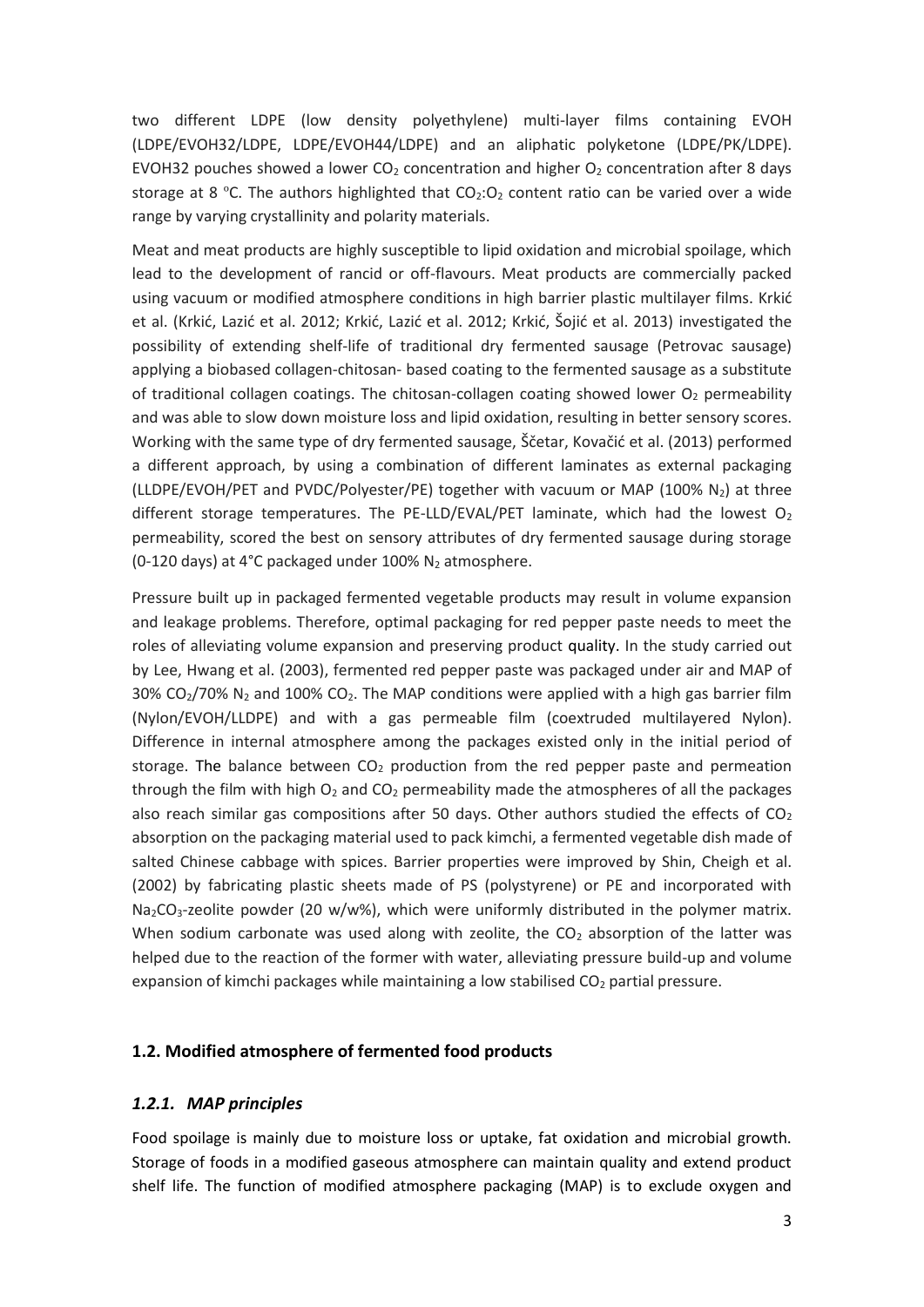moisture from the packaged food and thereby slow oxidative rancidity (meat, dairy, baked products), retard growth of spoilage microorganisms (meat, dairy, baked products), maintain crispness (baked products) and maintain food colour (meat products) (Aidlin, Arch et al. 1997).

Selection of the most appropriate packaging materials is essential to maintain the quality and safety of MAP foods. MAP requires the use of high barrier materials such as the ones described in the previous section.

MAP relies on gases that are safe, common, cheap and readily available. The gases used in MAP of fermented food products are carbon dioxide and nitrogen. Carbon dioxide  $(CO_2)$  is used in MAP of foods for its bacteriostatic and fungistatic properties. It is particularly effective against moulds and Gram-negative, aerobic spoilage bacteria such as Pseudomonas sp., but it is much less effective in controlling yeasts or lactic acid bacteria (Robertson 2013).  $CO<sub>2</sub>$ dissolves readily in water to produce carbonic acid resulting in a pH reduction. As with all gases, the solubility of  $CO<sub>2</sub>$  increases with decreasing temperature and therefore the antimicrobial activity of  $CO<sub>2</sub>$  is markedly greater at lower temperatures (Robertson 2013). The high solubility of  $CO<sub>2</sub>$  in high moisture/high fat foods can result in package collapse due to the reduction of headspace volume. Optimum levels of  $CO<sub>2</sub>$  to control the bacterial and mould growth are in the range of 20–30% (Mullan and McDowell 2003). Nitrogen  $(N_2)$  is a relatively un-reactive gas. It is used to displace air and, particularly oxygen, from the package. Oxygen removal results in growth inhibition of aerobic spoilage microorganisms. N<sub>2</sub> is also used to balance gas pressure inside packs in order to prevent the collapse of packs containing high moisture and high fat food products (Mullan and McDowell 2003). Noble or inert gases such as argon are also commercially used as filler gases; however the literature on their application and benefits is still limited (Mullan and McDowell 2003).

The proper combination of food, gas mixture and package material will result in extension of shelf life and improved food quality.

# *1.2.2. MAP of fermented food products*

Deterioration of fermented meat products during storage is mainly due to discoloration, fat oxidation and microbial changes (Lawrie and Ledward 2006). Nitrosomyoglobin (NOMb), the pigment of cured meats, is stable in the absence of  $O<sub>2</sub>$ , but its oxidation to metmyoglobin is very fast in the presence of  $O<sub>2</sub>$ . The rate of NOMb oxidation increases directly with increasing  $O<sub>2</sub>$  tension and is accelerated by the action of light (Robertson 2013). The key aspect to improve the quality of packaged fermented meat products is to reduce the presence of oxygen which can be achieved by means of vacuum packaging and MAP (20-30% carbon dioxide and 80-70% nitrogen). These atmospheres reduce discolouration, fat oxidation and inhibit the growth of microorganisms. Esturk & Ayhan (2009) reported better quality and sensory scores in sliced salami packed in the absence of  $O_2$  (100 N<sub>2</sub>, 50% CO<sub>2</sub>/50%N<sub>2</sub>). Other authors have reported reduced production of biogenic amines (putrescine) in fermented sausages  $(a<sub>w</sub>=0.915)$  packed with 70% CO<sub>2</sub>/30%N<sub>2</sub> (Tabanelli, Montanari et al. 2013). Meat products are commonly packed in MAP using semi-rigid and rigid trays and the gas replacement is obtained by the vacuum procedure. To better maintain the integrity of the package, total pressure inside the package is maintained slightly below 1 atm (Toldrá, Gavara et al. 2004). MAP though is not an ideal choice for long storage mould-ripened sausages. Packaging in high barrier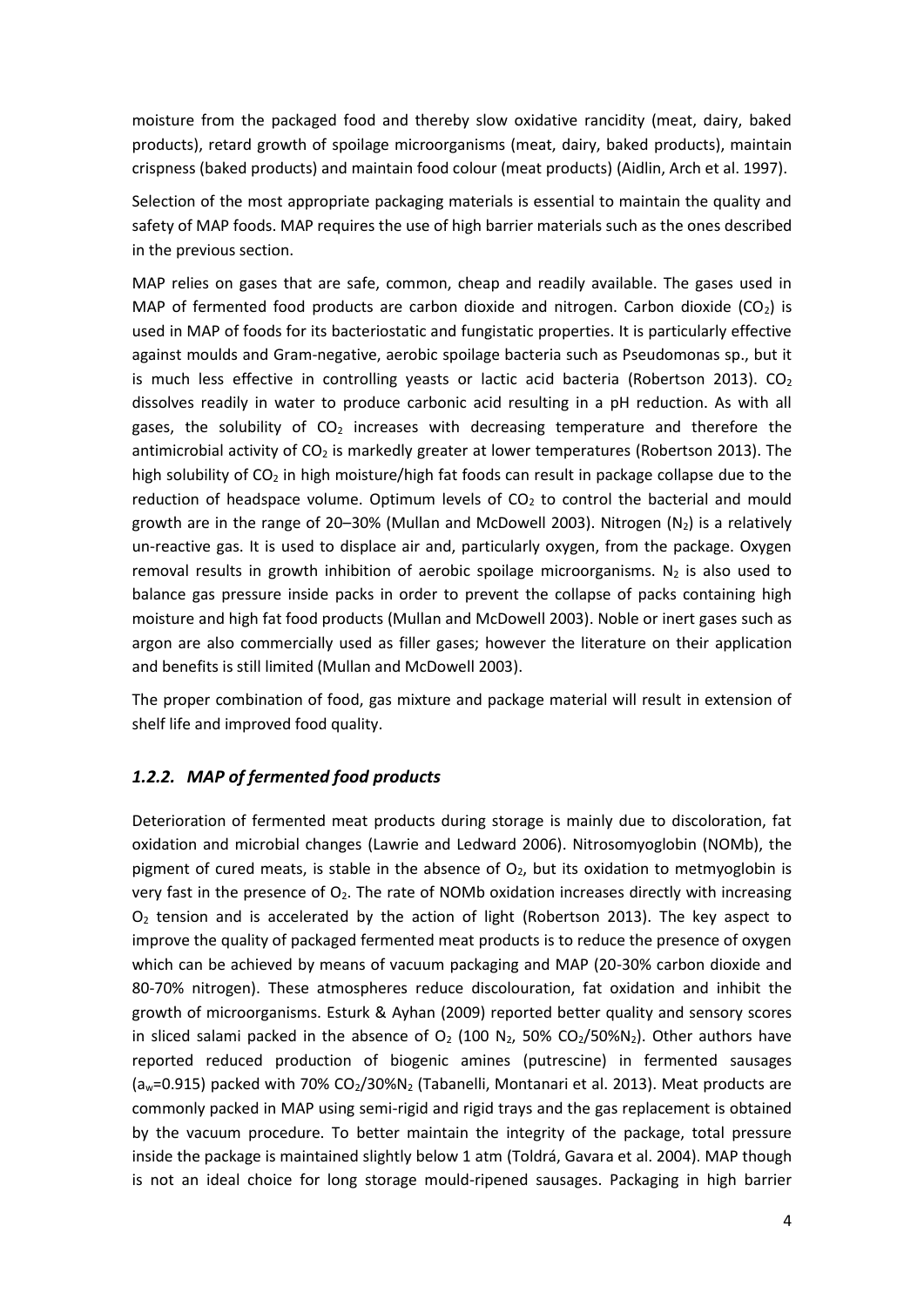materials prevents moisture to evaporate from the surface the product becomes wet, resulting in mould loosening and giving the product a bad appearance (Incze 2004).

Microbial growth and rancidity are the primary causes of quality deterioration in dairy products. The type of spoilage will depend on the characteristics of the particular product.

The main limitation for the shelf life of yogurt and fermented milk is the spoilage by bacteria, moulds and yeasts that grow at refrigeration temperatures. In addition, syneresis and oxidation have been pointed as the main limiting factors for yogurt shelf life (Entrup 2005). N<sub>2</sub> flushing of package headspace has proved to be able to extend the shelf life of yogurt. On the other hand,  $CO<sub>2</sub>$  addition through modified atmosphere packaging or direct injection as a costeffective shelf life extension strategy is used commercially worldwide (Hotchkiss, Werner et al. 2006). Liquefied or compressed  $CO<sub>2</sub>$  gas can be incorporated directly into a flowing stream of product. This process has advantages over conventional MAP in that no headspace is required and the amount of dissolved  $CO<sub>2</sub>$  can be carefully controlled (Hotchkiss, Werner et al. 2006). Wright, Ogden, & Eggett (2003) determined that the threshold of carbonation in yogurt to extend shelf life without changing sensory properties was around 5.97 mM. Yogurt produced under regular conditions has a shelf life of 10-14 days at 4-6°C that can be extended to 22-25 days when packed in MAP of 0-30%  $CO<sub>2</sub>/100-70$  % N<sub>2</sub> (Linde Gas).

Hard cheeses with relatively low water activity are normally affected by the growth of moulds, while products with high water activity such as soft cheeses are more susceptible to fermentation and rancidity. MAP was proven to be useful in prolonging the shelf life of cheese samples in terms of microbiological and sensorial aspects. The selection of gas mixtures depends on cheese type, cheese manufacturing conditions, initial microbial load, packaging materials, and storage conditions, as well as post-processing handling. (Khoshgozaran, Azizi, & Bagheripoor-Fallah, 2012). Modified atmosphere packaging (MAP) is used particularly for cheeses that are more prone to deteriorative changes such as portioned and sliced hard with a large surface area exposed to light and  $O<sub>2</sub>$  (Robertson 2013). Hard and semi-hard cheeses, such as cheddar, are commonly packed in 100%  $CO<sub>2</sub>$  or  $N<sub>2</sub>/CO<sub>2</sub>$  mixtures in order to prevent mould growth (Hotchkiss, Werner et al. 2006). Favati, Galgano & Pace (2007) reported that Provolone cheese packed with CO<sub>2</sub> and N<sub>2</sub> (30:70) extended its shelf life to more than 9 months at 8°C slowing down the proteolytic and lipolytic phenomena typical of cheese ripening. Other authors also observed inhibition of *E. coli* and total viable counts in Graviera cheese packed in MAP (Arvanitoyannis, Kargak et al. 2011). MAP is also used for sliced and grated cheeses to inhibit mould growth and to facilitate separation of the portions. Soft cheeses are also packaged in atmospheres with increased carbon dioxide levels and low oxygen levels to inhibit bacterial growth and rancidity. However, for soft cheeses as the water content is higher, the concentration of  $CO<sub>2</sub>$  has to be limited to 40 % to avoid collapse of the package and as well as formation of undesirable flavours during storage (Zhao 2005).

The most common forms of deterioration of bakery products are microbiological spoilage and moisture loss or gain. MAP is the most common packaging technology used to extend the shelf life of bakery products that due to its high air content and fragile structure cannot be vacuum packed. A range of gas mixtures has been used to extend the shelf life of bakery products, from 100% CO<sub>2</sub> to 50% CO<sub>2</sub>/50% N<sub>2</sub> (Robertson 2013). N<sub>2</sub> acts as a filling gas while CO<sub>2</sub> is used for its bacteriostatic and fungistatic action (García, Gago et al. 2006). Extensions of 3 weeks to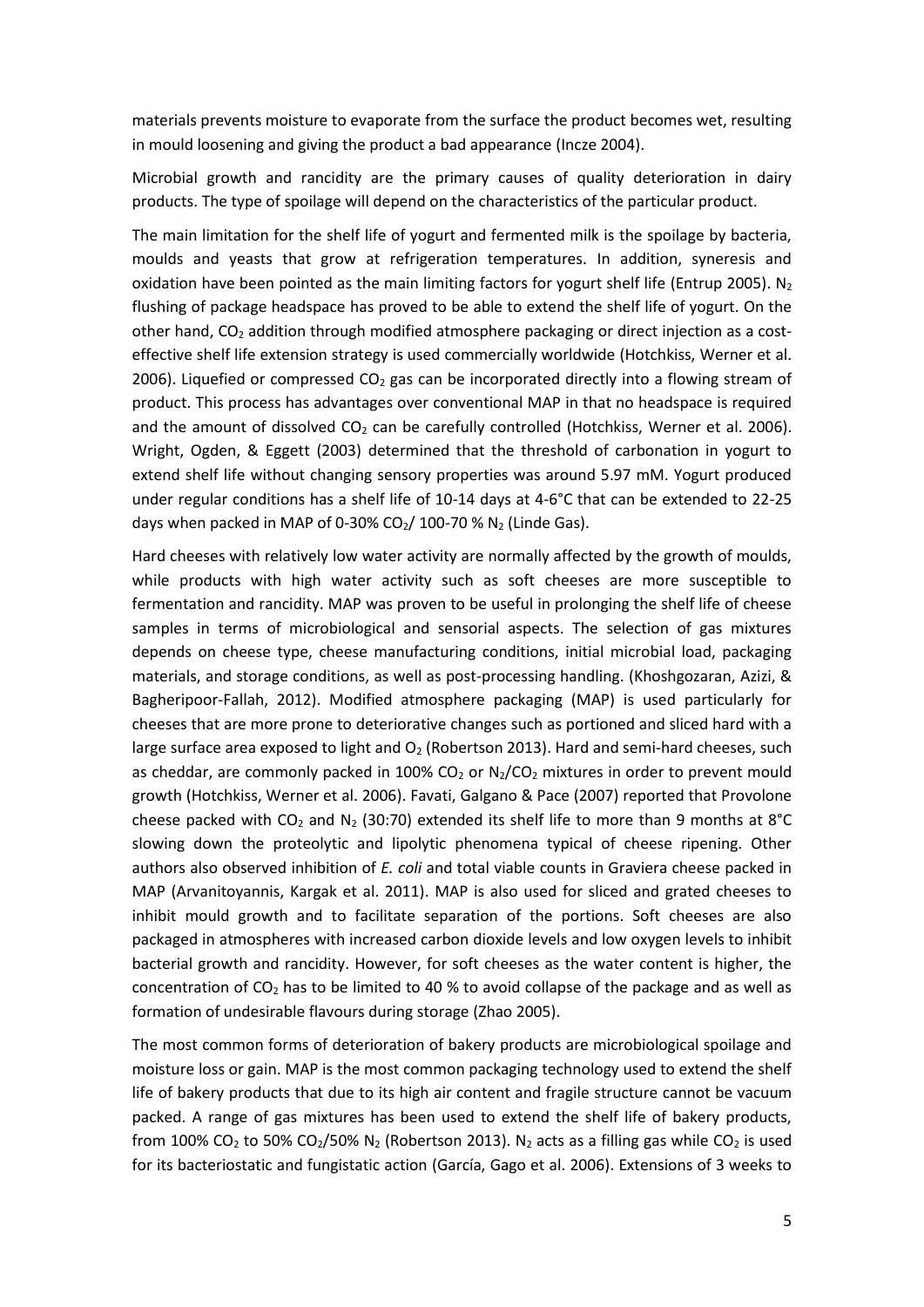3 months at room temperature are achievable using appropriate mixtures of  $CO<sub>2</sub>$  and N<sub>2</sub> (Smith, Daifas et al. 2004). In this sense, Degirmencioglu et al. (2011) reported that sliced bread samples packed in MAP (100% N<sub>2</sub>, 70% N<sub>2</sub>/30% CO<sub>2</sub>, 50% N<sub>2</sub>/50 %CO<sub>2</sub>, 30% N<sub>2</sub>/70 %CO<sub>2</sub> and 100%  $CO<sub>2</sub>$ ) showed no growth of moulds after 21 days of storage at 20°C and 60% RH, being MAP with 100% CO2 the most effective treatment for the inhibition of bacteria. Other authors have reported extensions of shelf life of 117 and 158% of sliced wheat bread packed in CO2:N<sup>2</sup> (50:50) stored at 20-25ºC and 15-20ºC, respectively (Rodríguez, Medina et al. 2000).

Roasted coffee can easily loose its organoleptic properties if it is kept in contact with air and ambient moisture, thus after roasting it is immediately packed. During roasting  $CO<sub>2</sub>$  is produced and becomes trapped within the beans. Freshly roasted beans can give out  $CO<sub>2</sub>$  for several hours after roasting. During the filling process the packs are flushed with  $N_2$  and are packed in packs with a valve that allows  $CO<sub>2</sub>$  to escape from the beans without allowing  $O<sub>2</sub>$  to entry (Subramaniam 1998). The problem of accumulation of  $CO<sub>2</sub>$  in the package is minimised in ground coffe, as most of the  $CO<sub>2</sub>$  produced during roasting is lost during the ground process. The main problem with ground coffee is its instability to oxidation and staling, therefore it needs to be packed in materials with higher barrier than the ones used for whole beans. As with ground coffee, instant coffee packs are flushed with  $N_2$  in order to obtain low residual levels of  $O<sub>2</sub>$ .

# **1.3. Effect of non-thermal food processing technologies on packaging materials**

Non-thermal processing technologies comprise a number of novel techniques used to preserve and enhance the quality and safety of food by a less aggressive approach than traditional thermal preservation methods. These new food processing technologies are usually nonthermal, resulting in lower flavour and nutrient losses than traditional processing technologies. Most of these technologies are applied directly on the packaged food product in order to prevent post-processing contamination. However, to date little attention has been paid to the influence of these non-thermal treatments on food packaging materials with regards to mechanical, structural, thermal and barrier properties. Therefore, the assessment of packaging properties, mainly barrier properties, when subjected to different food processing conditions gains a particular relevance.

Among these technologies, high pressure processing (HPP), pulsed electric fields (PEF) and radiation are some of the main techniques currently being used at industry level. Others, like ionizing radiation, plasma or ozone treatment are presently in an emerging status, and many others such as magnetic fields, ultrasound, pulsed light, high voltage arc discharge, dense phase carbon dioxide, UV radiation, electron beam or pulsed X-ray represent a noticeable but minor alternative processing methods (Morris, Brody et al. 2007).

Foods can be irradiated after packaging by gamma radiation, e-beam, or intense light. Irradiation can inactivate microorganisms and change physiological responses of foods; however, it can also change the chemical structure of polymeric packaging materials (Min and Zhang 2007). For this reason packaging materials used for irradiation should be chemically stable under the radiation dose to prevent polymer degradation and low molecular weight hydrocarbons and halogenated polymers formation which can migrate into foods. Radiolysis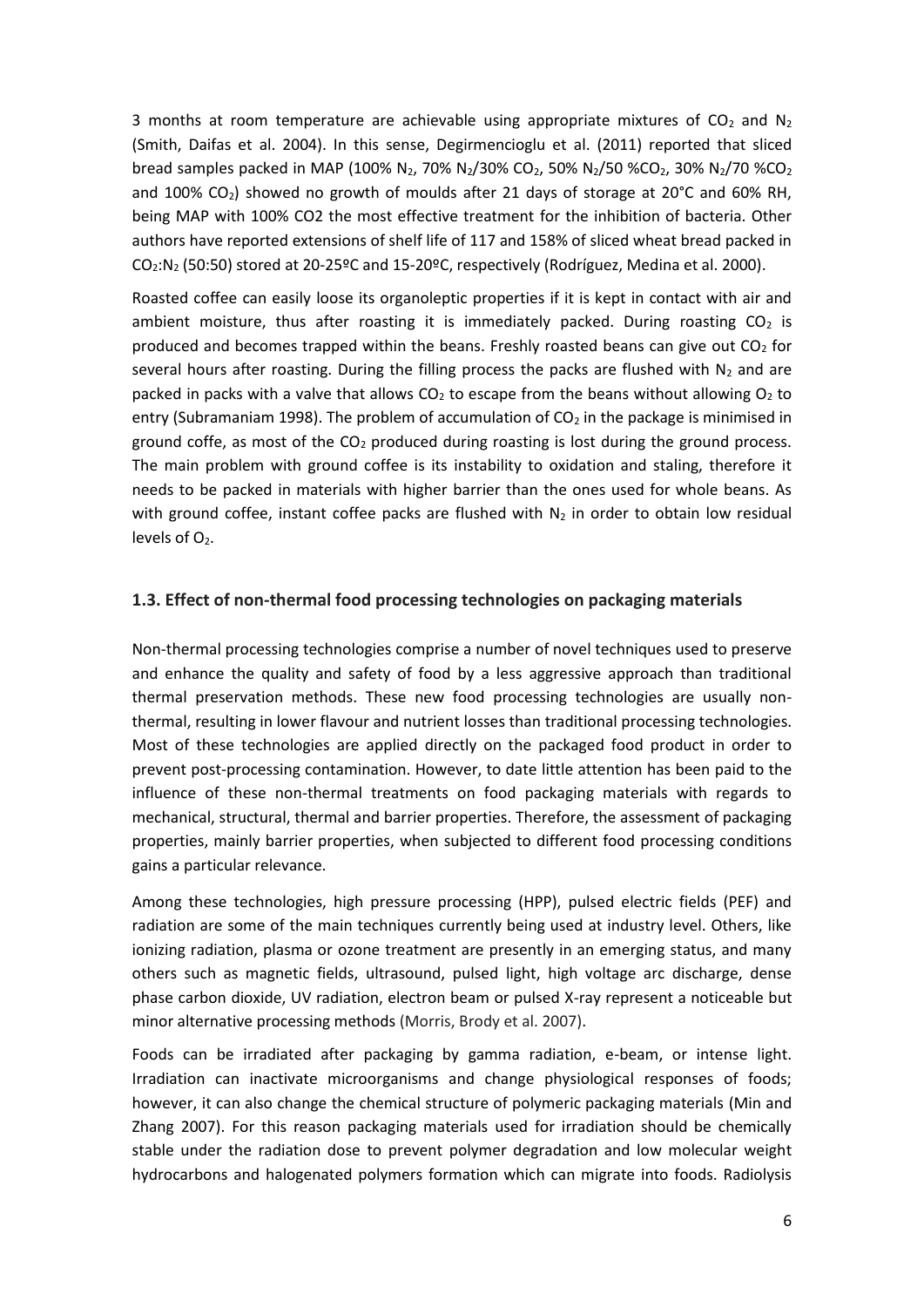products (RPs) formed upon irradiation of a polymer or adjuvant could migrate into food and affect odour, taste, and safety of the irradiated food. Radiation does not generally affect all properties of a polymer to the same degree. According to Mrkić, Galić et al. (2007) barrier properties of some monofilms (PE-HD, PE-LD, PS, BOPP) are not significantly changed by irradiation (Rojas Gante and Pascat 1990). As in the case of laminates, barrier properties either decrease, as in the case of BOPP/CPP and PET/PVDC/PE (Kim-Kang and Gilbert 1991; Mizani, Sheikh et al. 2009), or are not significantly affected, ex. PA/PVDC/EVAC, PET/PE/EVAL/PE and PET/PET/PE-LLD (Deschênes, Arbour et al. 1995; Riganakos, Koller et al. 1999; Mizani, Sheikh et al. 2009), with applied radiation doses.

HPP is used to reduce food spoilage and pathogenic microorganisms from solid and liquid food products, thus extending the shelf life and improving food safety with minimal impact of the quality and nutritional value of food. High pressure induced-damages in polymeric packaging materials can be split into two categories; direct and indirect effects. Direct effects are caused directly by the high pressure treatment while the indirect effects are caused by the compression of other substances in the package. A direct effect of high pressure treatment on polymers can lead to changes in crystallinity. Delamination and other changes may also occur in multilayer packaging which affect the overall functionality of the whole package. Multilayer systems that include inorganic layers frequently see direct damages to the inorganic layers and delamination at the interface between inorganic and polymeric layers with both of these problems caused by the discontinuity of the mechanical properties across the interface. Indirect effects of high pressure treatment on polymeric packaging materials are primarily caused by compressed gases which will initially cause thermal effects ranging from localised increase of crystallinity to more serious problems such as melting of the sealing layer (Fleckenstein, Sterr et al. 2014).

The effect of high-pressure processing (400 MPa for 30 min, at 20 or 60°C) on mechanical and thermal properties of four complex packaging materials (PE/EVOH/PE, metallized PET/PE, PET/PE, PP-SiOx) was studied by Galotto, Ulloa et al. (2008). Delamination and wrinkling were observed as a general consequence of the HP processing of multilayer polymeric systems. However, these effects did not affect mechanical properties of PE containing laminates. SiOx broke down after the HP treatment, thus causing significant modifications in PP-SiOx laminates. Other authors investigated the effects of HP pasteurization (25  $^{\circ}$ C) and HP sterilisation (90 ºC) on the cause of onset delamination of bilayer films (PP/PA, PP/OPA, PP/PET) using water and solid carrots as food stimulants (Fraldi, Cutolo et al. 2014). Each of the three bilayer films that were tested was able to withstand HPP at 25 ºC without showing any evident mechanical failures. Moreover, there was no delamination after high pressure sterilisation at 90ºC, even at 700 MPa for PP/PA (Figure 1c) and was barely present for PP/OPA (Figure 1d) for both food simulants. However, the PP/PET pouches showed signs of localized delamination after high pressure sterilisation over the entire investigated pressures range (Figure 1a and b). Authors concluded that the main cause of delamination could be attributed to the differences in the mechanical behaviour of the two films making up the multilayer structure and in their dependence on temperature and pressure.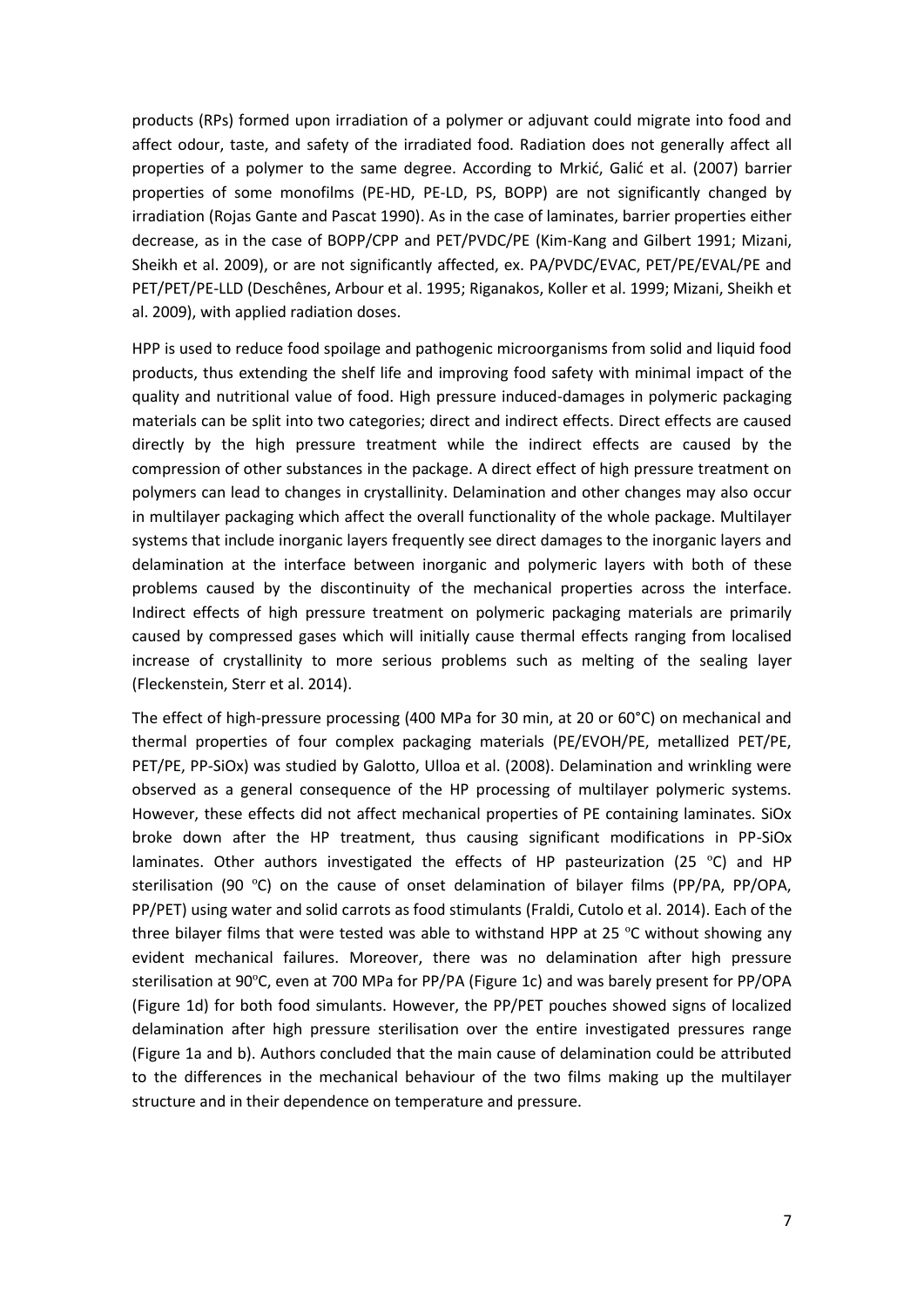

**Figure 1.** Photographs of pouches after high pressure treatment. a) picture of a PET/PP pouch after HP sterilization treatment at 200 MPa (food simulant: tap water), arrows indicating regions of delamination; b) detail of a delaminated region in PET/PP pouch with arrows highlighting the delamination zones; c) picture of a PA/PP pouch after HP sterilization treatment at 500 MPa (food simulant: tap water); d) picture of a OPA/PP pouch after HP sterilization treatment at 700 MPa (food simulant: solid carrots). (Fraldi, Cutolo et al. 2014).

Pulsed Electric Field uses short pulses of electricity to inactivate microorganisms, causing minimal detrimental effects to the food quality attributes. It can be used to preserve liquid food products that are normally pasteurised by thermal methods. New PEF treatments can be carried out after the packaging step, where conductive electrodes can be integrated into the package (Roodenburg, De Haan et al. 2013). In this regard, a research carried out by Roodenburg, de Haan et al. (2010) suggested that it was possible to get sufficient electric field inside a pouch made from any arbitrary packaging film. However, the direction of the applied electric field has a great influence on the electric field distribution and needs to be applied perpendicular to the surface of the film. In the thin slits and at sharp film slabs of the thermal seal, the electric field is concentrated. Variations in food product conductivity, below the conductivity of film and interfacial liquid, results in less electric field decrease inside the package. Therefore, authors recommended choosing the film conductivity equal to the highest existing conductivity of the treated food product. The shelf-life of foods packaged into plastics and processed by PEF treatment depends on the permeation of gas and water vapour through packages because a significant amount of food deterioration results from oxidation and changes in the water content (Akbarian M, Aghamohammadi B et al. 2014).

#### **2. Sustainable fermented food packaging**

#### *2.1. Eco-design*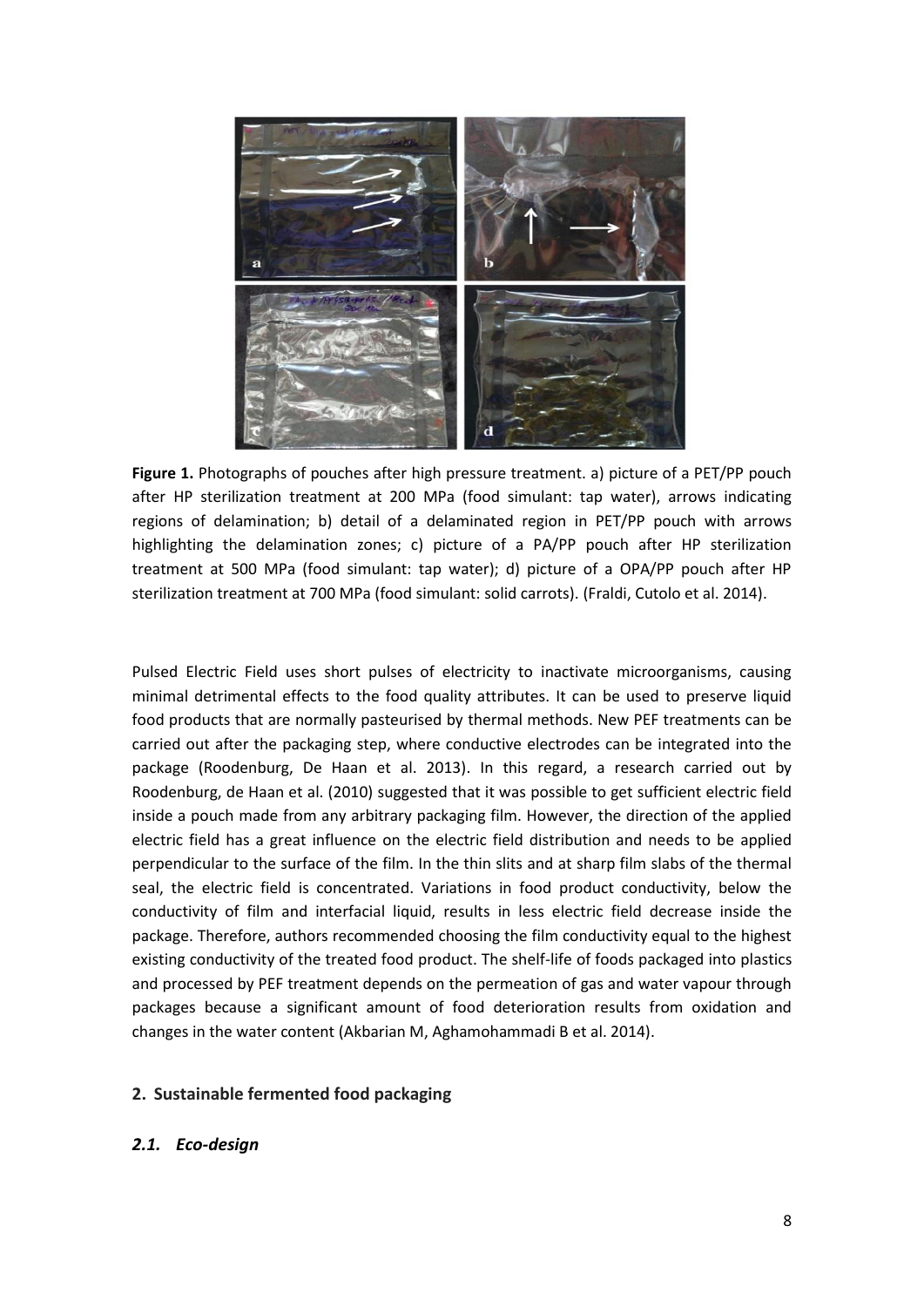The big challenge for the food packaging sector is to develop sustainable packaging systems that are able to minimise the environmental impact derived of packaging. Using as an example the plastic sector, the global production in 2013 rose to 299 million tonnes. In Europe, packaging represents the largest application sector for the plastics industry, with a 39.6% of the total plastics demand. The amount of post-consumer plastics waste produced in Europe in 2012 was 25.2 million tonnes, from which 62% were recovered (26% recycled and 36% recovered energy), and 38% ended up in landfills (Plastics Europe 2014). Although there is a positive trend observed in the recovery and recycling of plastics other strategies are needed in order to promote sustainable development.

Design is the most important and critical stage in the product development process with regard to producing better environmental outcomes, quality assurance, and consumer satisfaction (Park, Lee et al. 2014). Eco-design means the integration of environmental aspects into product design with the aim of improving the environmental performance of the product throughout its whole life cycle (European Union 2009).

The key principles that need to be considered in the design or procurement of packaging to improve its sustainability are: fit-for-purpose: designed to meet market and consumer needs, while minimising the net impact in a cost-effective way; resource efficiency: designed to minimise the use of materials and other resources without compromising product quality and safety; low-impact materials: designed to minimise the environmental and social impacts of materials and components; resource recovery: designed to maximise its potential for recovery and recycling (Australian Packaging Convenant 2014).

# *2.1.1 Eco-design tools*

Several tools have been developed to help packaging designers to promote sustainable development. The Technical Committee on Packaging and Environment of the International Organization for Standardization has developed environmental standards for packaging based on established European Norms (EN) and proposed Asian guidelines. The series of ISO standards published provide guidance on how to best utilize packaging resources while maintaining packaging functionality and considering environmental effects (Grönman, Soukka et al. 2013; Park, Lee et al. 2014). On the other hand, a range of environmental profile analysis tools are available for eco-design, such as LCA (life cycle assessment), MIPS (material input per system), CED (cumulative energy demand), MET (materials use, energy use, and toxicity) matrix, and eco-design wheel (also referred to as life cycle design strategies (Park, Lee et al. 2014). The most widely used and comprehensive approach is LCA. This is a well-known method for evaluating the potential environmental impact of a product system, from the acquisition of raw materials through production, use, recycling, and disposal (Holdway, Walker et al. 2002).

Recent LCA have highlighted that the environmental impacts associated with packaging are small compared with the environmental impacts of the packed food. The challenge consists in finding the balance between the amount of resources invested in packaging and the resources saved through the protection it provides (Han 2012; Grönman, Soukka et al. 2013). Therefore, there is a clear need to include sensitivity analyses in LCAs for product/ packaging combinations in order to elucidate if a local optimisation does indeed contribute to global optimization (Lutters, Luttikhuis et al. 2013). Williams & Wikström (2011) showed that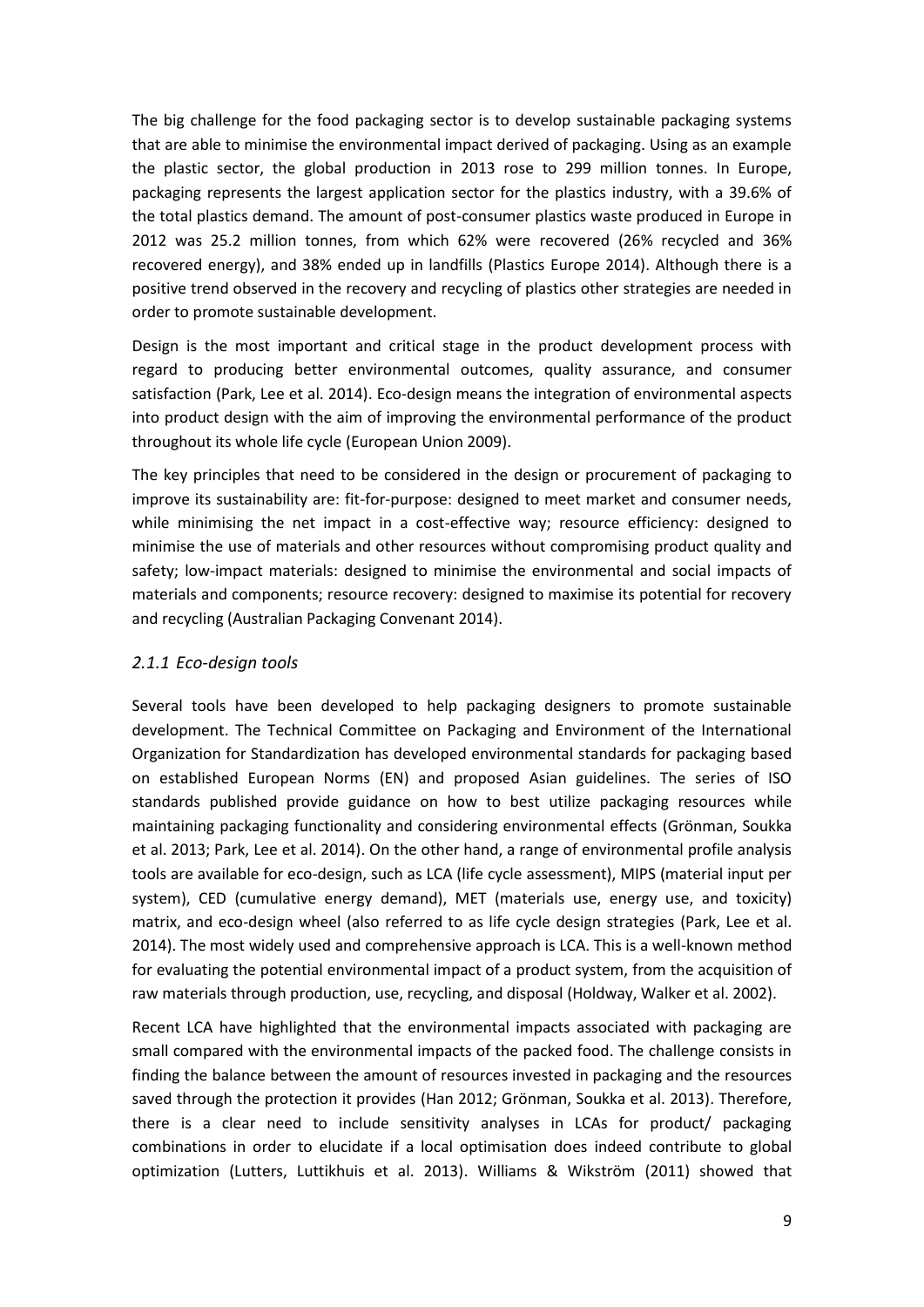packaging that reduce food waste can be an important tool to reduce the total environmental impact, even if there is an increase in impact from the packaging itself. They stated that this fact was especially true for food items where the environmental impact of the food in relation to packaging is high such as cheese, and for food items with high losses such as bread. Other authors performed a LCA on the relative impact of the packaging (PET tray and PP lid) versus the impact of the content for a sliced cheese produced in the Netherlands and exported to Greece. In the overall picture, the influence of packaging represented about 4%, whereas the consequences of cheese leftovers being thrown away was estimated to be twice that value (Lutters, Luttikhuis et al. 2013). However, it has been proved that too often food is overpacked and that packaging materials can be reduced without compromising food shelf life. In a recent LCA, Siracusa, Ingrao, Lo Giudice, Mbohwa, & Dalla Rosa (2014) evaluated the environmental impact derived from a bi-layer (PA/LDPE) film bag for food packaging. The authors concluded that a reduction of film thickness from 85 μm to 65 μm would lead to a reduction of environmental damage of about 25 % guaranteeing food preservation.

# *2.1.2 Successful eco-design strategies for fermented food packaging*

A selection of eco-design strategies addressed to minimise the environmental impact of packaging that have been successfully developed for fermented food products are listed below.

# *Source reduction*

Source reduction consists in reducing the amount of materials used to produce food packaging which results in a reduction of the amount of waste derived from packaging. Material reduction can be achieved by reducing packaging thickness, by using alternative materials or by reducing the number of packaging elements used (Australian Packaging Convenant 2014). In this regard, Licciardello, Cipri, & Muratore (2014) proved that it was possible to reduce the thickness of the packaging used to pack industrial durum wheat bread (thermoformed bottom and lid) by about 20 % without affecting its shelf life standards. In another study made in partnership with WRAP, Coca-Cola Enterprises and Beverage Can Makers Europe (BCME) it was proven that beer and cider aluminium cans can be lightweighted by 5% without compromising the quality of the product (Waste & Resources Action Programme 2008).

Another strategy to reduce material consumption is to minimise the number of layers through the optimal combination of primary, secondary and transport packaging (Lewis 2008). As an example, UK supermarket chain Sainsbury's replaced the packaging of its own-brand garlic bread consisting of a plastic sleeve (primary packaging) and a cardboard carton (secondary) with a polypropylene film pack. Product redesign resulted in a weight reduction of 70 % and improved logistics efficiency by 20 percent (Holdway, Walker et al. 2002).

The use of flexible materials as an alternative to rigid packaging materials such as metal cans and glass contributes to significantly reduce the weight impact, resulting in transport efficiency savings and overall improvement in environmental performance. For example, the use of a laminated pouch for beverage packaging results in a drop of the weight impact of the packaging during transport from 52% to 6%. The weight impact relates directly to increased efficiencies in transportation and storage (Flexible Packaging Europe 2012). Bonfire Winery has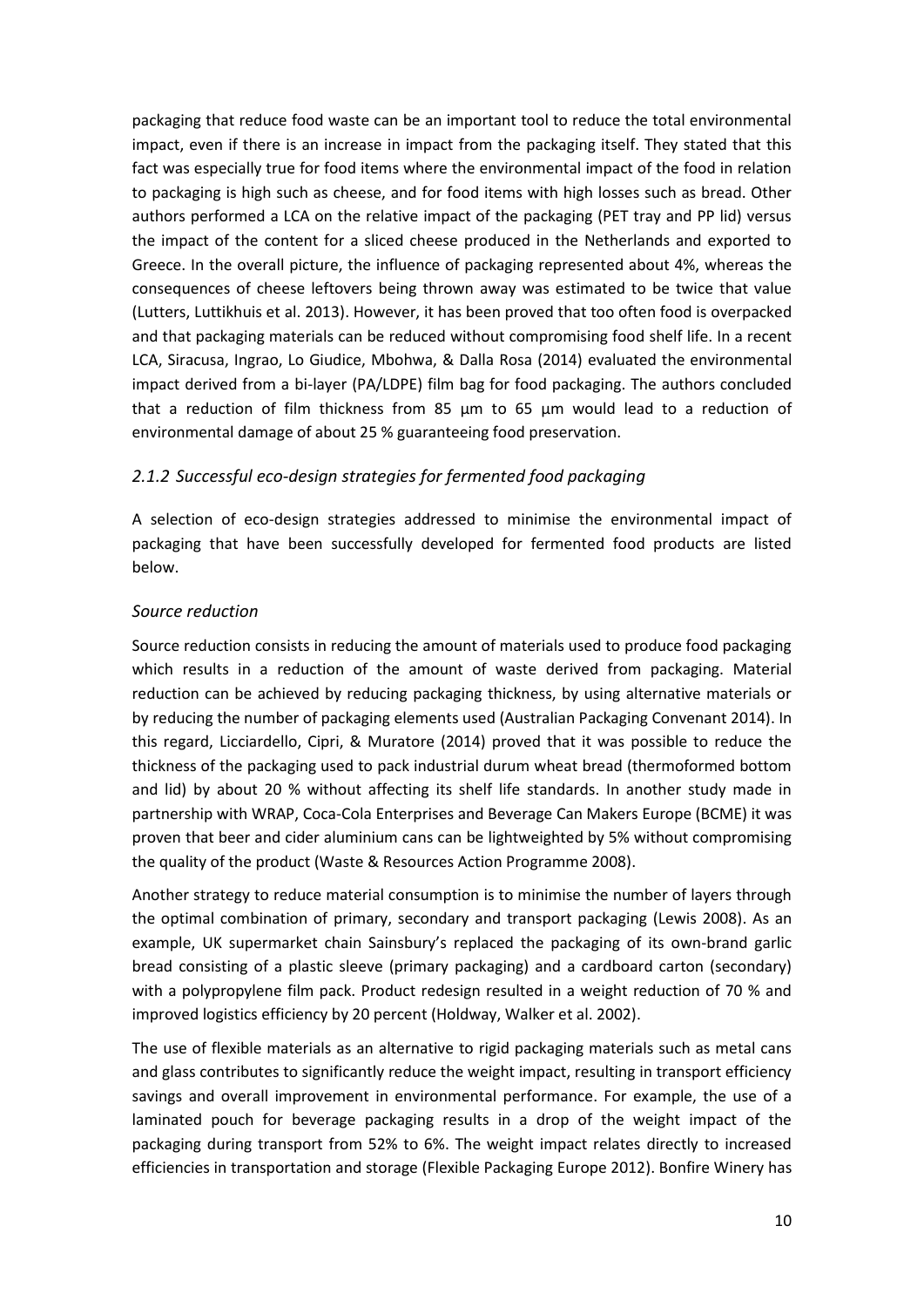successfully launched its 1.5 L wine stand-up pouch consisting of a three-layer film produced by Curwood. This novel design favours convenience thanks to a built-in tap, and represents an important material reduction compared to traditional glass bottles, Tetra Brik® or bag-in-box formats (Reynolds 2014).

Lightweighting can also be achieved through structural redesign of the package. In this sense, a number of UK-based, international lager beer brand owners took the challenge of making significant design changes to their bottles, achieving savings of 10,600 tonnes of glass. As an example, Cobra Beer successfully obtained a weight reduction of 20% of the 660 mL bottle and Carlsberg UK a 17% of the 275 mL bottle (Waste & Resources Action Programme 2008).

# *Food waste reduction*

Packaging design should be user friendly in order to avoid food waste due to a difficult access. A recent study showed that in Sweden up to 10% of the content of yogurt cartons (74 tons of yogurt) is wasted every year because consumers find it difficult to use all the yogurt contained in traditional packaging cartons. In order to solve this food wastage, the Swedish packaging company Ecolean has successfully developed and launched a flexible package particularly suitable for dairy products which enables the consumer to squeeze out nearly all of the content (Eliasson 2008).

# *Use of recycled packaging materials*

The use of recycled materials as raw materials can significantly reduce the environmental impact of packaging. It has been estimated that the embodied energy saving per kg in the production of recycled glass, HDPE, and PET is of 57, 79 and 76 %, respectively, compared to virgin product (Lewis 2008). In this sense, Siracusa et al.(2014) estimated that the use of recycled PA resin instead of virgin PA in the production of bi-layer (PA/LDPE) film bags for food packaging would lead to a reduction of about 15% of the environmental damage.

# *Improvement of the rate of recycling by changing the materials*

One way of promoting sustainable development is through recycling and the adoption of more environmentally friendly packaging. In the dairy sector, large yogurt producers have increased their rates of recycling and the type of packaging has changed. Some yogurt manufacturers such as Muller have changed the materials used for yogurt lids from aluminium to paper with a foil coating, which is more biodegradable and has reduced the amount of plastic used in each pot through material reductions achieved in pot walls and rim (Dewick, Foster et al. 2007).

# **2.2. Biodegradable packaging materials**

In the search for environmental-friendly packaging polymers, a wide range of biodegradable materials are being exploited. Biodegradable polymers break down into natural compounds, therefore they would reduce the carbon footprint and make the system sustainable (Scott 2002). Biodegradation takes place through physical decomposition and biological processes led by aerobic or anaerobic microorganisms, or under composting conditions. Biopolymers and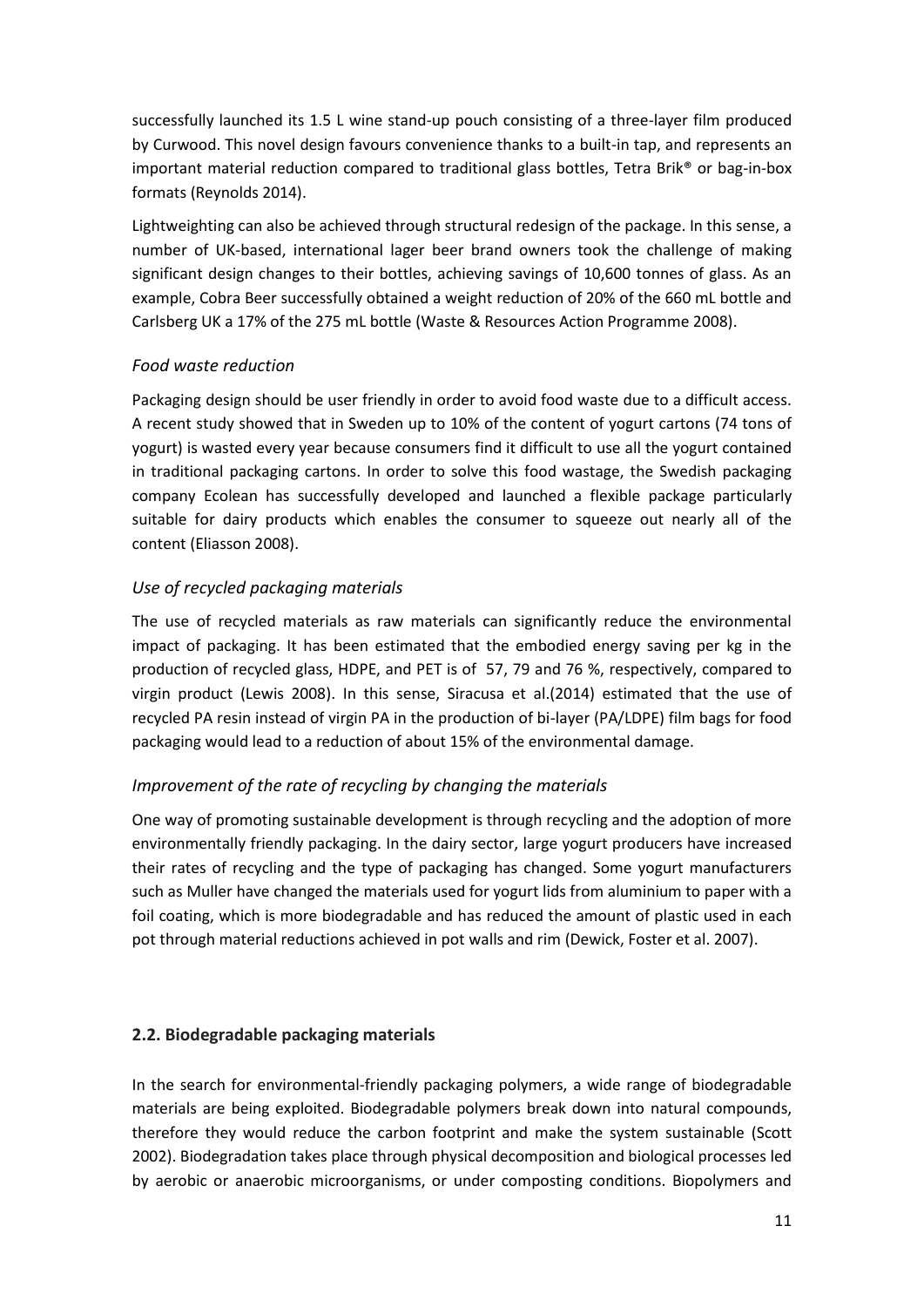biodegradable plastics are expected eco-friendly alternatives to petroleum based polymers. Their implications in the preservation of the environment are, however, not uniform, and need to be carefully considered (Yates and Barlow 2013). The choices in the group of eco-friendly polymers comprises biopolymers derived from natural sources which are biodegradable and compostable (Table 1), plastics made from renewable sources which are not necessarily biodegradable or compostable, and synthetic plastics not based on renewable sources which are biodegradable (Siracusa, Rocculi et al. 2008).

| Plant                                                                                                                                                                                                              | Animal                                                                                                                      | Microbial                                                                                                                                                                 |
|--------------------------------------------------------------------------------------------------------------------------------------------------------------------------------------------------------------------|-----------------------------------------------------------------------------------------------------------------------------|---------------------------------------------------------------------------------------------------------------------------------------------------------------------------|
| Carbohydrates:<br>Starch<br>$\bullet$<br>Cellulose<br>٠<br>Hemicelluloses<br>$\bullet$<br>Pectins<br>٠<br>Agar<br>٠<br>Alginates<br>٠<br>K-carragennan<br>$\bullet$<br>Proteins<br>Gliadins<br>٠<br>Glutenins<br>٠ | Carbohydrates:<br>Chitosan<br>$\bullet$<br>Proteins<br>Collagen<br>٠<br>Gelatin<br>٠<br>Caseinate<br>٠<br>Whey<br>$\bullet$ | <b>Bacterial cellulose</b><br>$\bullet$<br>Pullulan<br>$\bullet$<br>Kefiran<br>$\bullet$<br>Gellan<br>$\bullet$<br>Polyhydroxyalkanoates<br>٠<br>Polylactide<br>$\bullet$ |

**Table 1.** Biopolymers with good perspectives in food packaging grouped by their origin:

#### •Soy

•

Zein

# *2.2.1. Wax, coatings, edible coatings and wraps*

Coatings are applied in many food products to control moisture loss, to allow the selective exchange of gases or to control oxidative processes. In addition, they are linked to the possibility to achieve a personalized appearance and protection against microbial growth. In general, lipids are good in controlling water transmission, proteins provide excellent mechanical stability and polysaccharides are good oxygen barriers (Embuscado and Huber 2009).

Waxes have been used since the  $12<sup>th</sup>$  century to diminish water losses and to minimize mechanical damages in foods (Hardenburg 1967). In particular, melted paraffin or paraffincarnauba mixtures are used to cover cheese. The length of the fatty acid hydrocarbon chain is relevant to achieve acceptable barriers to water vapour (Morillon, Debeaufort et al. 2002). Waxes will also decrease oxygen and carbon dioxide transmission and provide protection against microbial growth. In hard cheeses, polyvinyl acetate (PVA, PVAc), a thermoplastic biologically degradable synthetic polymer, is frequently used to facilitate wax adhesion.

Polysaccharides have very good structural stability and are excellent barriers to oxygen, but they are sensitive to water. At optimal conditions, their barrier to oxygen is so good that they can prevent oxidation. Among them, only cellulose derivatives have low water vapour transmission rates. Starch has hydrophilic character and moderate barrier properties. Starch blends have been studied to improve some of the physical properties of starch films (Kaseem,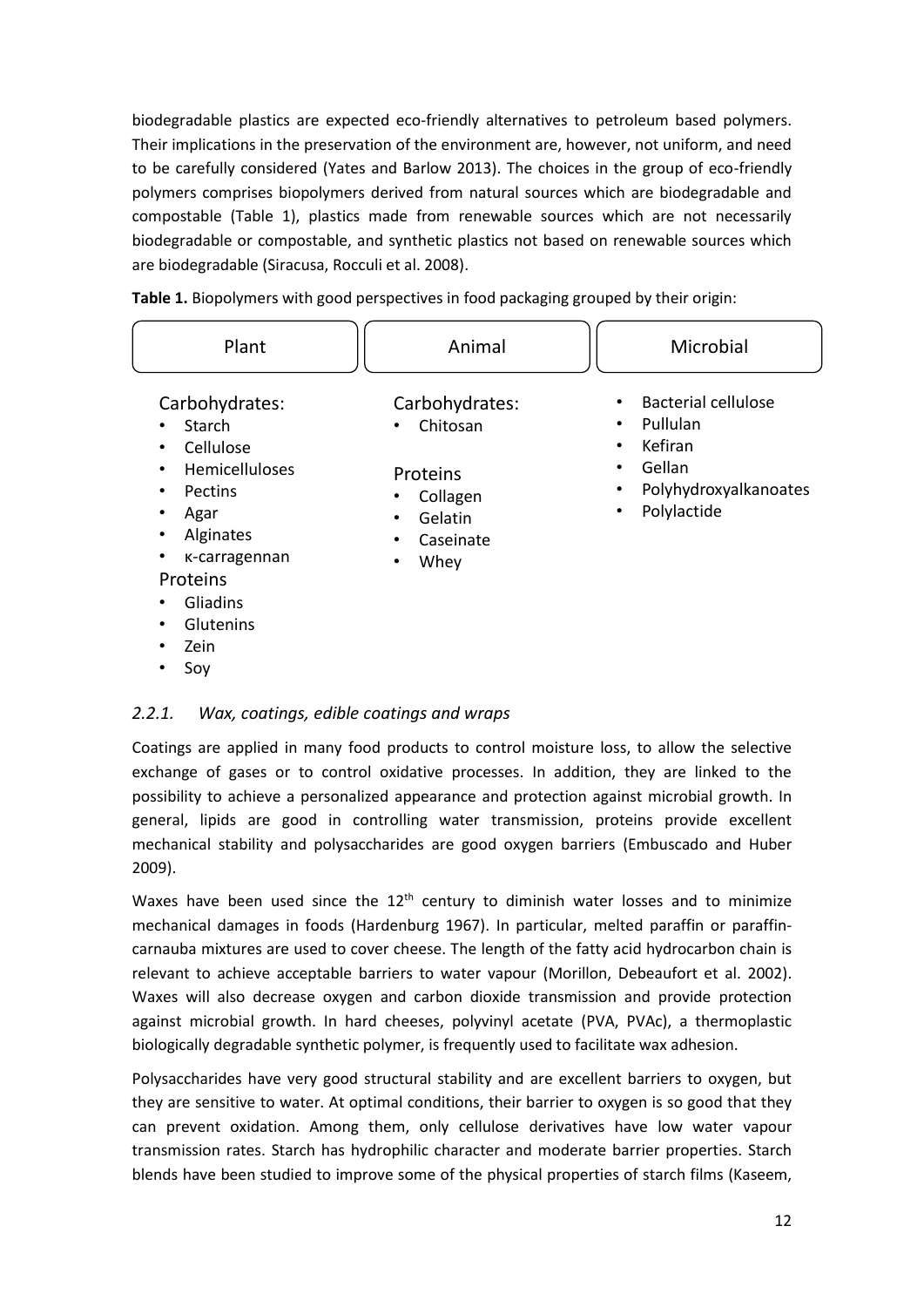Hamad et al. 2012). Cellulose-based films also swell in contact with water and their properties vary at different relative humidity. Similarly to cellulose and starch, hemicelluloses have excellent oxygen barrier properties at low humidity, but show poor water vapour barriers due to their hydrophilic character (Hansen and Plackett 2008). Among them, modified xylans and galactomannans are being increasingly investigated in food packaging applications (Cerqueira, Bourbon et al. 2011). Pectins are methyl esterified acidic and water-soluble polysaccharides (Sriamornsak and Kennedy 2008) which form gels in the presence of divalent cations such as calcium ions. Their methylation degree is important to get insoluble films (Braccini and Perez 2001). Also agar and carrageenan are hydrophilic colloids approved as food additives. κcarragennan forms clear but brittle films which can be blended with other materials to improve their physical and barrier properties (Ribeiro, Rodrigues et al. 2004). Alginates react with di- and trivalent cations to form films and produce gels with the help of calcium ions (Cha, Choi et al. 2002). And chitosan, prepared by the alkaline deacetylation of chitin, is soluble in acidic solutions with pH below 6.3 (No, Park et al. 2002). Chitosan forms films, which can be used alone or in blends with thermoplastic (van den Broek, Knoop et al. 2015) or biodegradable polymers (Krasaekoopt and Mabumrung 2008; Sangsuwan, Rattanapanone et al. 2008). Chitosan has the peculiarity of having intrinsic antimicrobial properties (van den Broek, Knoop et al. 2015).

Cellulose can be esterified or etherified. Those derivatives have excellent film forming properties and hydroxypropyl cellulose, hydroxypropyl methylcellulose, carboxymethyl cellulose and methyl cellulose have been used to produce edible films or coatings. The hydrophilic character of cellulose derivatives vary with the amount of hydroxyl groups and they can be blended to improve mechanical properties and permeability (Paunonen 2013). Furthermore, cellulose chains are strands of partially crystalline microfibrils and those fibres can be disassembled into microfibrillated cellulose, nanofibrillated cellulose and cellulose nanocrystals (Chinga-Carrasco 2011). Microfibrillated cellulose (MFC) is the most commonly used natural filler in bionanocomposites. They reduce gas and oil permeability in paper, and other packaging polymers (Gacitua, Ballerini et al. 2005; Mondragon, Pena-Rodriguez et al. 2015).

Films and coatings from proteins from wheat, corn, milk, soy, etc. show excellent physical stability and are effective barriers for oxygen but less effective to water. They can be stabilized by crosslinking with different molecules, such as glutaraldehyde, formaldehyde and transglutaminase (Sommer and Kunz 2012). Their mechanical and barrier properties can also be enhanced in polymer blends with nanoclays, proteins, lipids or polysaccharides. But proteins can be allergenic. Gliadins and glutenins from wheat have excellent film-forming properties and can be used to extend the shelf-life or retard the senescence of food products (Hernandez-Muñoz, Kanavouras et al. 2003). Collagen and its derivative gelatin are hydrophilic and must be crosslinked (Jongjareonrak, Benjakul et al. 2006) or emulsified with oils with oils (Satapathy, Singh et al. 2015). In the group of milk proteins, sodium caseinate is formed after removing the colloidal calcium phosphate from casein micelles and has good film forming properties. Its mechanical properties can be modified by calcium crosslinking or by the addition of lipophilic molecules (Avena-Bustillos and Krochta 1993; Avena-Bustillos, Krochta et al. 1997).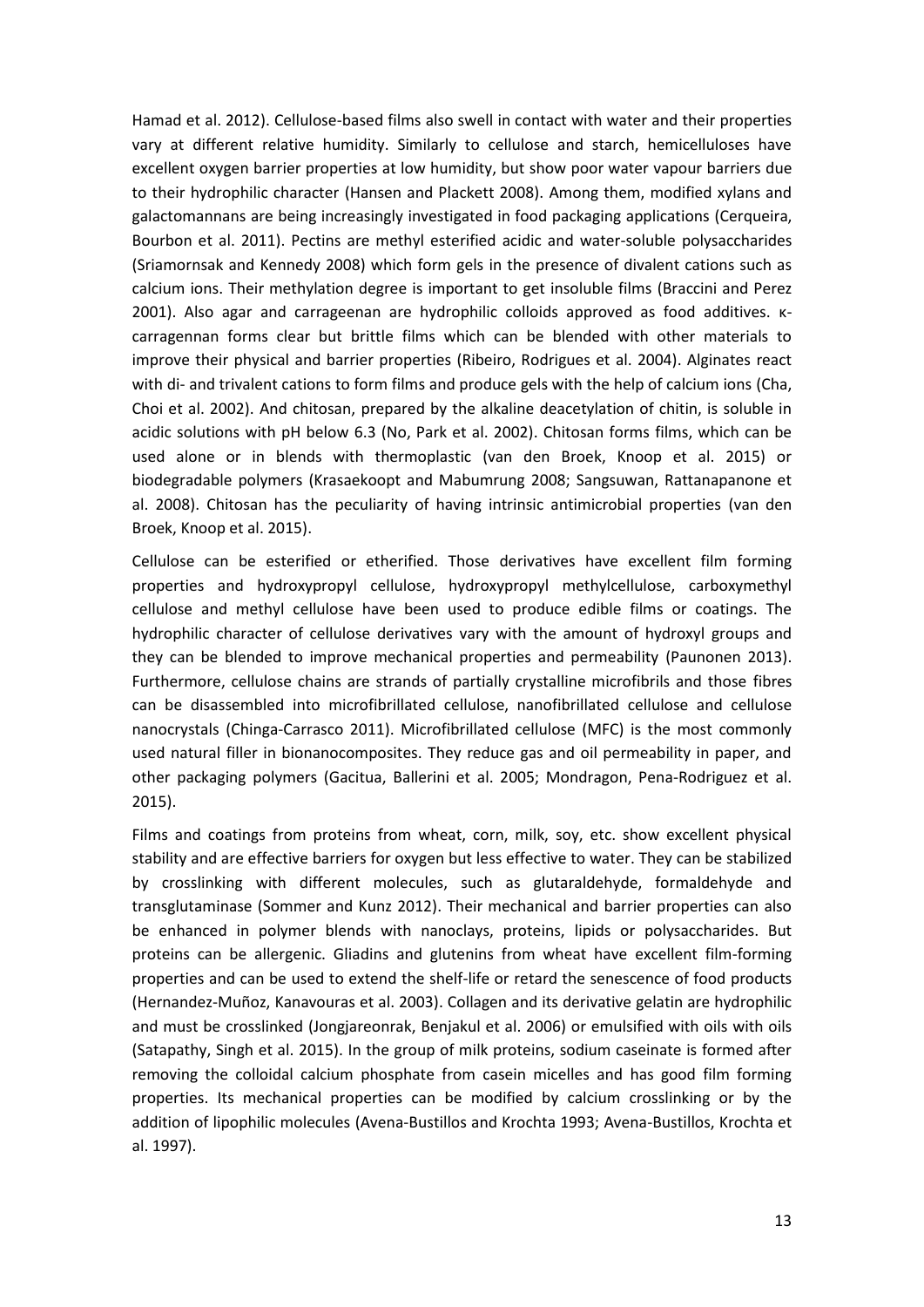One of the most successful applications of biodegradable materials are meat casings. Casings must be strong but also shrinkable as they are important to determine shape and size of the final product. Collagen casings are frequently used in dry and semi-dry fermented meat products because they present excellent stability and are permeable to smoke and moisture (Gomes, Santos et al. 2013). Collagen casings are edible in most applications. Another option for the production of uniform and strong casings is regenerated cellulose made from solubilised cotton or wood pulp (Nicholson 1991). Cellulose tolerates curing and smoking, and substitutes animal casings in fermented meat products. Regenerated cellulose edible casings allow the diffusion of oxygen, moisture, smoke and nutrients (Sreenath and Jeffries 2011). Non-edible cellulose casings made of fibrous cellulose are also commercialized. They can shrink but they are not permeable to smoke (Toldrà 2014).

Some other applications of carbohydrate and protein based packaging materials in fermented food products are known. The potential of galactomannans as coatings of semi-hard cheeses was studied by Cerqueira et al. (2009; 2010). They lowered gas transfer rates and cheese respiration rates, resulting in colour stability and extended shelf-life. Kampf et al. (2000) tested different films from κ-carrageenan, alginate and gellan as coatings for semi-hard cheeses, finding a reduction in water vapour transfer and texture improvements. No et al. (2007) also showed a reduced microbial proliferation and staling in bread coated with chitosan. Blends of chitosan with starch (Mei, Yuan et al. 2013) and chitosan with sodium caseinate (Moreira, Pereda et al. 2011), were effective in the storage of Mongolian cheese, cheese wraps and salami.

# *2.2.2.Films and sheets*

Different strategies are being developed to take advantage of the excellent gas and aroma barrier of polysaccharide based films. Most of the commercially available bio-based polymers are starch based polymers and starch blends (Cha and Chinnan 2004). Under the right combination of plasticizers, starch turns thermoplastic or forms a foamed material able to replace polystyrene (Zhang, Rempel et al. 2014). Mater-Bi® from Novamont used primarily corn starch. Other trademarks are available such as Novon® and Solanyl® (Solanyl Biopolymers Inc.). Another common source for biodegradable films and bags is cellulose. Innovia Films is producing a whole range of flexible cellulose based films under the trademarks NaturFlex<sup>™</sup> and Cellophane<sup>™</sup>. NaturFlex<sup>™</sup> provides tailored moisture vapour barrier properties for the storage of soft cheese, hard cheese, cheese slices and butter. Cellophane<sup>™</sup> fulfils similar requirements than NaturFlexTM for soft cheeses, where surface flora development and  $O<sub>2</sub>/CO<sub>2</sub>$  transfer are required.

Proteins do not typically have a thermoplastic behaviour, but many of them can be modified with plasticizers to achieve thermoplastic properties. Proteins such as wheat gluten, zein, soy, myofibrillar proteins and whey have been successfully transformed into films by extrusion and compression moulding (Hernandez-Izquierdo and Krochta 2008). An excellent example is the whey fraction of milk. Compression-moulded whey protein films plasticized with glycerol were flexible (Sothornvit, Olsen et al. 2003) and heat-sealable whey protein films could be thermoformed into pouches (Schmid, Mueller et al. 2014). Compression moulding and extrusion have also been applied to zein, showing excellent potential for the large-scale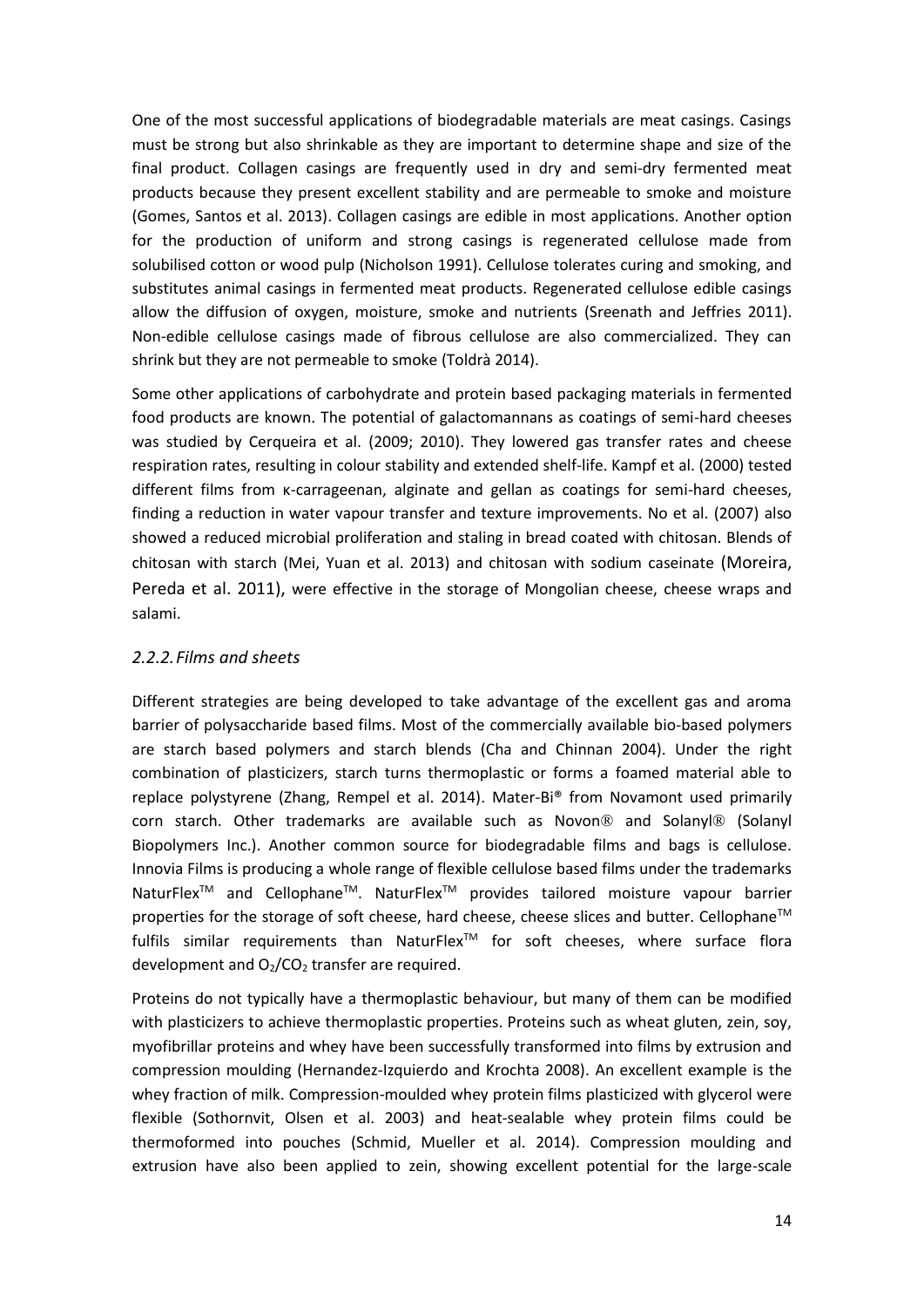production of zein based edible films (Hernandez-Izquierdo and Krochta 2008). In fact, zein blends with cellulose, starch and polycaprolactone (PCL) are being commercialized under the tradename Envar, by Bioplastics Inc. for compost bags, mulch films and paper coatings (Niaounakis 2015).

Aliphatic polyesters are a group of materials with properties similar to polyethylene (PE) and polypropylene (PP). Among them, polyhydroxyalkanoates (PHAs) are naturally occurring biodegradable thermoplastic polyesters produced through fermentation of microorganisms from a carbon source under stress (Babu, O'Connor et al. 2013; Vijayendra and Shamala 2014). PHAs are not water soluble and can be thermoplastic combined with plasticizers (Bucci, Tavares et al. 2005). They could substitute PP for the storage of fat rich products, including cream cheese (Peelman, Ragaert et al. 2013). Metabolix has clearance from the FDA to be used in food contact applications (Babu, O'Connor et al. 2013). Furthermore, polylactic acid (polylactide, PLA), a biologically degradable thermoplastic derived by chemical synthesis from starches, is one of the green polymers with the greatest potential in the food packaging industry. Several brands are commercializing thermoformed PLA containers such as yogurt cups. PLA has also been tested during the carbonic maceration of wine, being able to replace glass for three months (Pati, Mentana et al. 2010). It is commercialized by NatureWorks LLC under the mark Ingeo®, and has excellent perspectives to be used alone or in blends with other polymers (Niaounakis 2015).

# **3. Active packaging**

The concept of active packaging refers to packaging systems where certain compounds have been intentionally added to the packaging material or in the packaging headspace to enhance the performances of the packaging itself, to increase food safety and shelf-life. Active packaging includes non-migratory strategies, the controlled migration of non-volatile agents and the emission of volatile compounds into the packaging headspace (Dainelli, Gontard et al. 2008).

# *3.1. Oxygen scavengers*

Oxygen compromises the shelf-life of food products due to oxidative processes and the action of aerobic microorganisms. Oxygen scavengers are able to reduce residual oxygen to less than 0.01% (Vermeiren, Herlings et al. 2003). The most extended commercial alternatives are sachets containing iron or ascorbic acid, and more recently, cerium and palladium. Many sorts of oxygen scavenger sachets are being commercialized under different trademarks. They have been recently reviewed by Realini and Marcos (2014) and include Oxy-Guard™ (Clariant Ltd.), OxyCatch™(Kyodo Printing Company, Ltd.), ATCO® (Standa Industrie), FreshPax® (Multisorb Technologies, Inc.). Most of them find applications in meat, bread, bakery products and dry foods (Legrand 2000). Salminen, Latva-Kala et al. (2009) reported that the microbial shelf life of sliced rye bread was extended considerably by packaging with ATCO  $O<sub>2</sub>$  absorbers.

However, individual sachets have limited applicability. They are not suitable for liquid foods and are not positively appreciated by consumers (Rooney 1995). Extruded scavenging films,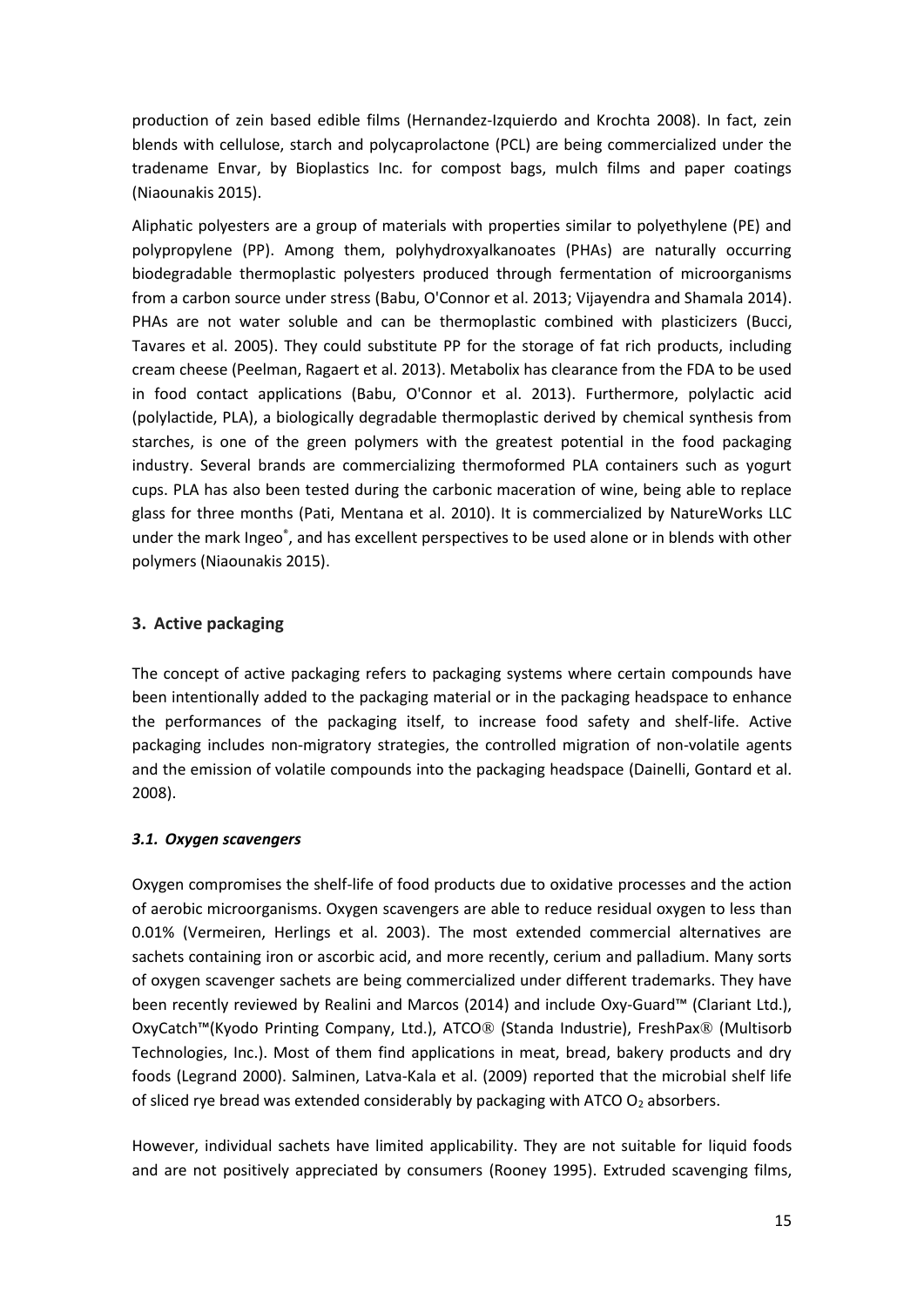scavenging bottle closures or enzymatic  $O_2$  scavengers would be preferred (Floros, Dock et al. 1997). Moisture activated scavengers include a resin-bonded oxidable metal and oxidation promoters and fillers (Graff 1998). In dry foods, UV activated dyes can be incorporated (Nielsen 1997). Glucose oxidase and catalase are frequently used in bottled beer or wines (Hardwick 1995). Sulfate-based oxygen absorbers can also be incorporated into crown corks and plastic screw-on caps (Teumac 1995), such as beer bottles. The incorporation of oxygen scavengers has opened new applications for low barrier materials such as PET. Chevron Phillips LLC and Sealed Air developed oxygen scavenger multilayer flexible films, in particular the OSP™ and Cryovac® OS2000 (Speer, Edwards et al. 2009). OxyRx™ oxygen scavenging PET containers, have been developed by Mullinix. Oxbar™ is a system developed by Carnaud-Metal Box (now Crown Cork and Seal) used especially in the manufacturing of rigid PET bottles for packaging of wine, beer, flavoured alcoholic beverages, and malt-based drinks (Brody, Strupinsky et al. 2001). Other materials such as EVOH, which suffers retort-shock and loses barrier, can also be reinforced with oxygen scavengers. This is the case of EVAL™ (Kurakay Group).

#### *3.2. Ethanol emitters*

Modified atmosphere packaging of bakery products encounters a big problem associated to the large amount of pores in the matrix. They trap oxygen and favour the development of aerobic microorganisms (Galic, Curic et al. 2009). To solve this problem, some companies offer ethanol vapour generators. In those systems, absorbed or encapsulated ethanol is released from sachets or laminate films when moisture is absorbed. The released ethanol is helpful to retard the growth of moulds in bread and bakery products, especially in products with high moisture, but also in semi-moist and dry products (Franke, Wijma et al. 2002). They have an additional antistaling effect. The addition of vanilla and other aromas can mask the off-ethanol flavour (Galic, Curic et al. 2009). Ethanol vapour generators may also be efficiently combined with oxygen absorbers. The combined systems have successfully extended the shelf life of bakery products such as sliced rye bread (Salminen, Latva-Kala et al. 1996), sliced wheat bread (Latou, Mexis et al. 2010) and durum wheat bread (Del Nobile, Martoriello et al. 2003). Ethanol emitters such as Ethicap (Freund Industrial Co. Ltd), Oitech (Nippon Kayaku co, LTD), Ageless type SE (Mitsubishi Gas Chemical Co Ltd.) and some others reviewed by (Day 2008) and Rooney (1995) are commercially available.

#### *3.3. Carbon dioxide scavengers and emitters*

In modified atmosphere packaging, the headspace composition changes due to the higher permeability of polymers to  $CO<sub>2</sub>$  and the metabolic processes (Moller, Jensen et al. 2000; Kanehashi, Kusakabe et al. 2010). In addition,  $CO<sub>2</sub>$  is highly soluble in fats and moisture; therefore, it might be required to replace it to avoid package collapse (Rao and Sachindra 2002).  $CO<sub>2</sub>$  emitters in the form of sachets or labels usually contain ferrous carbonate or a mixture of ascorbic acid and sodium bicarbonate. Ascorbic acid absorbs oxygen and releases the equivalent amount of carbon dioxide (Waite 2003). This technology has been applied to the storage of bread and bakery products, rice cakes, and others. Mitsubishi Gas Chemical Co Ageless® is a carbon dioxide emitter. FreshPax R (Multisorb Technologies) has dual capabilities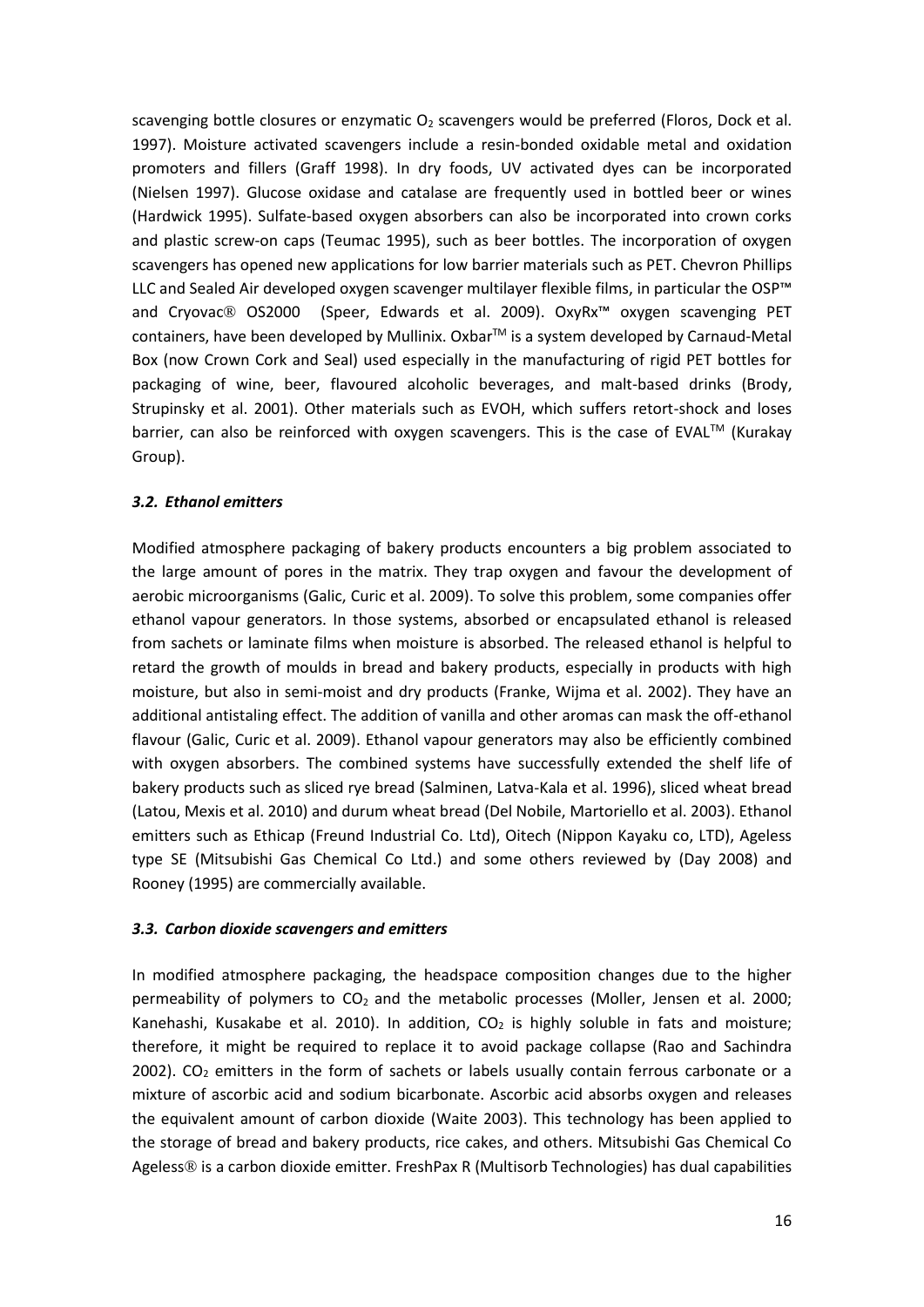as oxygen scavenger and carbon dioxide emitter. On the other hand, carbon dioxide reacts with hydroxides to produce carbonates (Day and Potter 2011), being the basis for the most commonly used carbon dioxide absorbers. Carbon dioxide scavengers are typically applied in the packaging of ground coffee because coffee produces considerable amounts of  $CO<sub>2</sub>$  that can cause the packaging to burst (Hurme, Sipiläinen-Malm et al. 2002). The levels of carbon dioxide must also be controlled during storage of certain cheeses, such as Emmentaler cheese, to avoid unwanted blowing or the collapse of the package.

# *3.4. Moisture absorbers*

The accumulation of water in the package might reduce the shelf-life of fermented food products affecting flavour, texture or accelerating the growth of moulds and bacteria. Several technologies have been developed based on the capabilities of desiccants such as silica gel, clay or lime. ATCO® (Standa Industrie) supplies a whole range of humidity absorbers. Multiform desiccants Inc. developed customised absorbers for moist, dry and refrigerated foods. FreshPax® S (Multisorb Technologies) are oxygen and moisture absorbers for bread, bakery, cheeses and other cultured dairy products that inhibit rancidity and retain the colour.

# *3.5. Antimicrobials and antioxidants*

Packaging polymers may play a supplementary role as carriers of antimicrobial or antioxidant molecules able to control pathogens and food spoilage microorganisms and to retard the oxidative processes (Bastarrachea, Dhawan et al. 2011). The action of antimicrobial additives and antioxidants may be controlled with tailored polymer blends, nanoclay incorporation, polymer crosslinking or chemical bonding (LaCoste, Schaich et al. 2005; Fernandez, Cava et al. 2008; Duncan 2011). The impact of these technologies is however limited due to the restrictive regulation concerning active packaging (European Commission 2009). Besides, natural antimicrobials and antioxidants are sensitive to polymer processing temperatures and molecules required for chemical crosslinking are frequently toxic.

One of the most common surface preservatives in cheese and fermented meat products is natamycin (E235), a polyene macrolide antibiotic produced by *Streptomyces natalensis*. Natamycin is allowed to control mould development in cheese surfaces (El-Diasty, El-Kaseh et al. 2008). In semi-hard and semi-soft cheeses, natamycin can be added to PVA coatings applied before ripening. Natamycin can also be added to collagen or cellulose casings of dry and fermented sausages to prevent mould growth in the casing, for example, under the trademark SANICO® (Laboratories STANDA). Many studies focus on the combination of natamycin with biopolymers. Gliadin films crosslinked with cinnamaldehyde and incorporated with natamycin were efficient to reduce moulds in cheese slices (Balaguer, Fajardo et al. 2014). In another study, A sol-gel processing of PLA with tetraethoxysilanase and polyvinyl alcohol incorporating natamycin were tested on the surface of a semi-soft cheese with excellent results against mould spoilage (Lantano, Alfieri et al. 2014).

In edible films and coatings, preferred antimicrobials and antioxidants are bioactive natural compounds such as organic acids, essential oils, plant extracts, bacteriocins, enzymes or chitosan. Some examples illustrate the benefits of natural compounds in cheese edible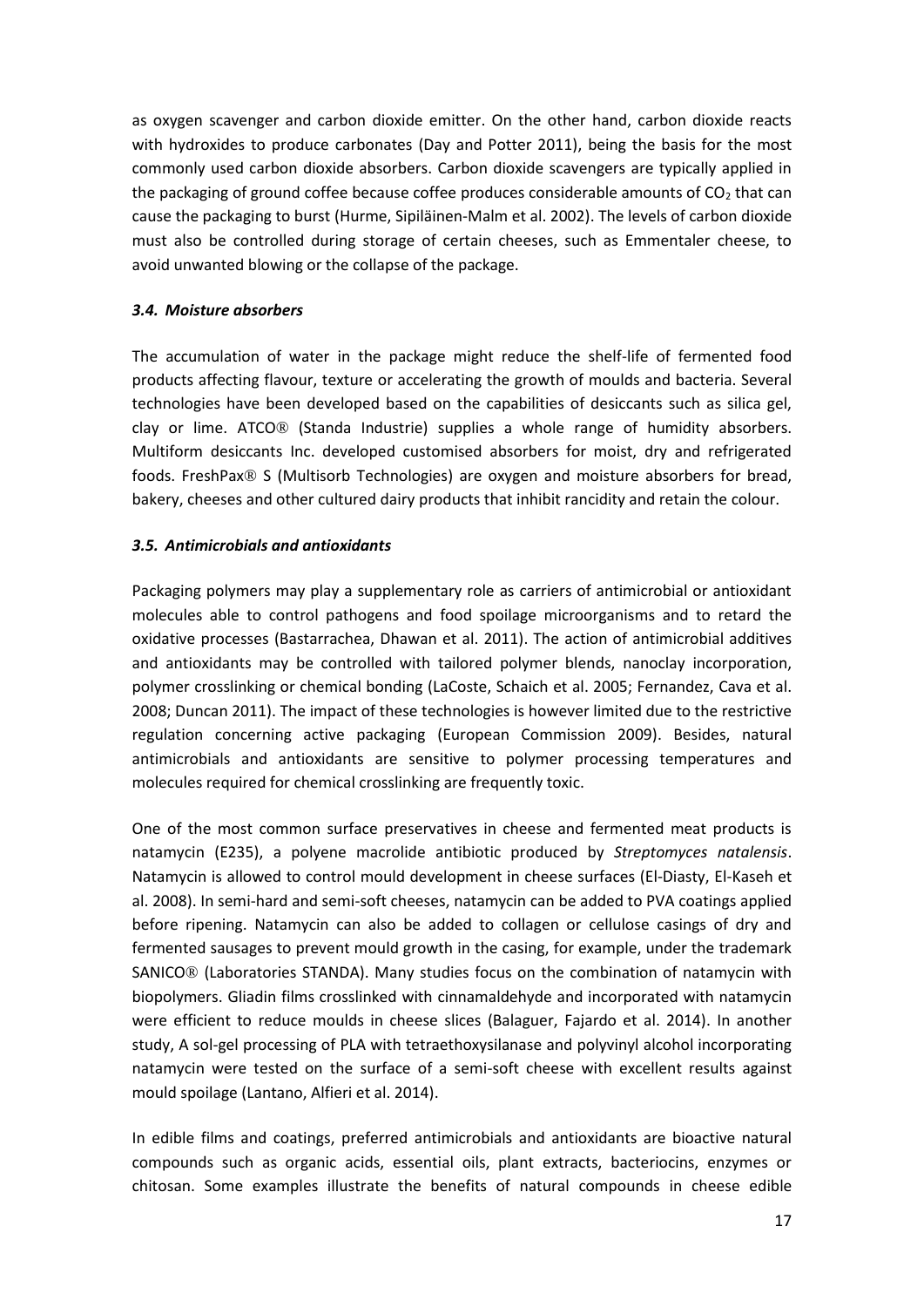coatings. Starch-based films coated with linalool, carvacrol or thymol were effective to eliminate *Staphylococcus aureus* inoculated on the surface of Cheddar cheese (Kuorwel, Cran et al. 2011). Cheese slices covered with edible pouches containing zein and oleic acid showed increased shelf-life (Ryu, Koh et al. 2005). Ayana and Turhan (2009) used methylcellulose/chitosan films containing olive leaf extracts to control *S. aureus* growth in Kasar cheese. Sodium alginate coatings containing *Lactobacillus reuteri*, or lysozyme (E1105) and EDTA (E385) extended the shelf-life of Fior di Latte cheese (Conte, Gammariello et al. 2009; Angiolillo, Conte et al. 2015). Galactomannan and nisin (E234) showed positive results for Ricotta cheese preservation (Martins, Cerqueira et al. 2010).

In addition, natural bioactive compounds in packaging materials can improve the quality of bread and bakery products. Chitosan coatings inhibited microbial growth and retarded bread oxidation and staling (No, Meyers et al. 2007). Other authors reported that carvacrol and thymol incorporated in polypropylene were able to increase the shelf-life of bread (Gutierrez, Escudero et al. 2009). Similarly, cinnamaldehyde can be incorporated in gliadin films to increase the shelf-life of sliced bread and cheese spreads (Balaguer, Fajardo et al. 2014). An active packaging with cinnamon essential oil combined with MAP was tested to increase the shelf-life of gluten-free sliced bread. Active packaging was better than MAP alone, maintaining the sensory properties of gluten-free bread (Gutierrez, Batlle et al. 2011).

The interest in metal-based micro- and nanocomposite materials is also growing. Among them, silver based antimicrobials are widely used in the USA and Japan, and could grow in Europe after their inclusion in the provisional list of additives for use in food contact materials and in the list of surface biocides in the framework of the Biocides Product (European Commission 2011; European Commission 2012). Several masterbatches containing silver particles are being commercialized (Biomaster®, AgIon®, Irgaguard®, IonPure®, and others). The applicability of silver as antimicrobial is however controversial since the concentrations necessary in foods are far above the recommended loads (Llorens, Lloret et al. 2012). Many works report on applications in contact with fermented foods, mainly cheese. Agar, zein and PCL films reinforced with silver-montmorillonite have been tested against several microorganisms (Incoronato, Buonocore et al. 2010). Among them, only agar loaded with silver nanoparticles was able to release silver ions due to the ability for water uptake, showing good perspectives to prolong the shelf-life of Fior di Latte cheese (Incoronato, Conte et al. 2011).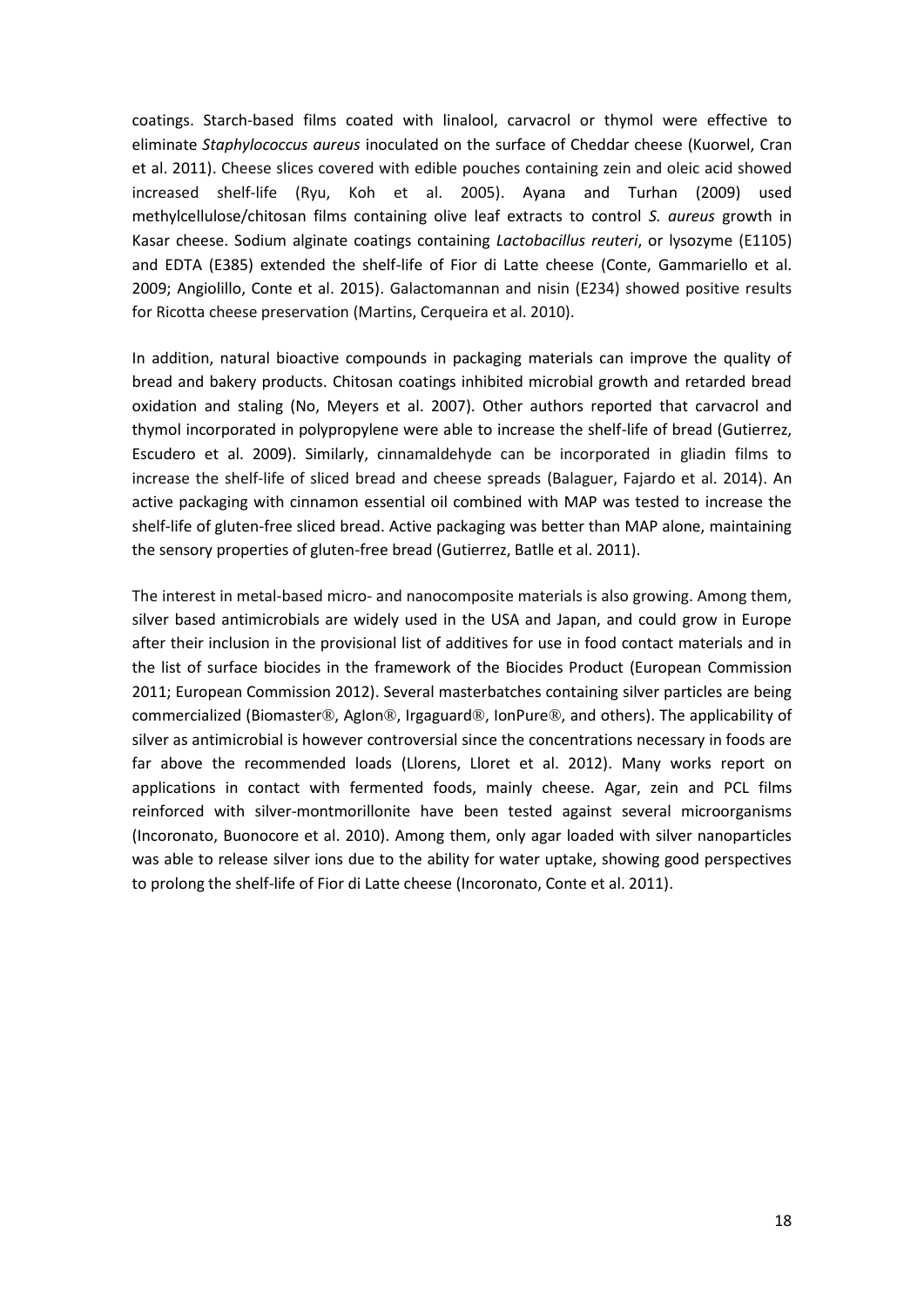#### **REFERENCES**

Aidlin, T., J. Arch, et al. (1997). The Wiley Encyclopedia of Packaging Technology. New York, Wiley & Sons, Inc.

Akbarian M, Aghamohammadi B, et al. (2014). "Effect Of Different Nonthermal Processings On Food Packaging: A Review." Indian Journal of Fundamental and Applied Life Sciences **4**(2): 420- 426.

Angiolillo, L., A. Conte, et al. (2015). "Technological strategies to produce functional meat burgers." Lwt-Food Science and Technology **62**(1): 697-703.

Arvanitoyannis, I. S., i. G. K. Kargak, et al. (2011). "Effect of several MAP compositions on the microbiological and sensory properties of Graviera cheese." Anaerobe **17**: 310-314.

Australian Packaging Convenant (2014). "Sustainable Packaging Guidelines." http://www.packagingcovenant.org.au/data/Resources/Sustainable\_Packaging\_Guidelines.pdf . Last accessed: 16/02/2015.

Avena-Bustillos, R. D., J. M. Krochta, et al. (1997). "Water vapor resistance of red delicious apples and celery sticks coated with edible caseinate-acetylated monoglyceride films." Journal of Food Science **62**(2): 351-354.

Avena-Bustillos, R. J. and J. M. Krochta (1993). "Water-vapor permeability of caseinate-based edible films as affected by Ph, Calcium cross-linking and Lipid-content." Journal of Food Science **58**(4): 904-907.

Ayana, B. and K. N. Turhan (2009). "Use of Antimicrobial Methylcellulose Films to Control Staphylococcus aureus During Storage of Kasar Cheese." Packaging Technology and Science **22**(8): 461-469.

Babu, R. P., K. O'Connor, et al. (2013). "Current progress on bio-based polymers and their future trends." Progress in Biomaterials **2**: 8.

Balaguer, M. P., P. Fajardo, et al. (2014). "Functional properties and antifungal activity of films based on gliadins containing cinnamaldehyde and natamycin." International Journal of Food Microbiology **173**: 62-71.

Bastarrachea, L., S. Dhawan, et al. (2011). "Engineering Properties of Polymeric-Based Antimicrobial Films for Food Packaging." Food Engineering Reviews **3**(2): 79-93.

Braccini, I. and S. Perez (2001). "Molecular basis of Ca2+-induced gelation in alginates and pectins: The egg-box model revisited." Biomacromolecules **2**(4): 1089-1096.

Brody, A. L., E. R. Strupinsky, et al. (2001). Oxygen scavenger systems. . Active Packaging for Food Applications. T. P. Company. Pennsylvania, USA.

Bucci, D. Z., L. B. B. Tavares, et al. (2005). "PHB packaging for the storage of food products." Polymer Testing **24**(5): 564-571.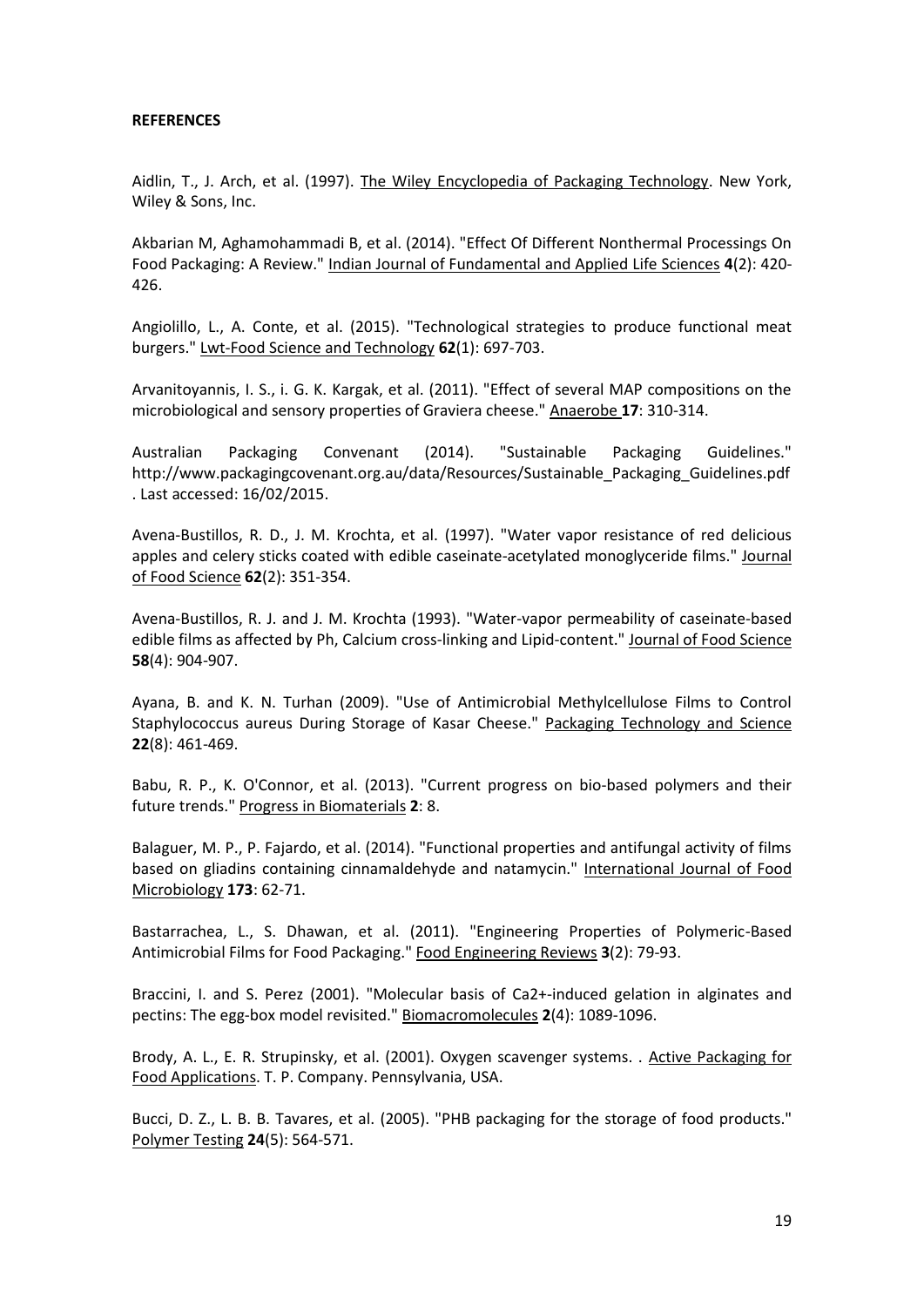Cagri, A., Z. Ustunol, et al. (2004). "Antimicrobial edible films and coatings." Journal of Food Protection **67**(4): 833-848.

Cerqueira, M. A., A. I. Bourbon, et al. (2011). "Galactomannans use in the development of edible films/coatings for food applications." Trends in Food Science & Technology **22**(12): 662- 671.

Cerqueira, M. A., A. A. Lima, et al. (2009). "Functional Polysaccharides as Edible Coatings for Cheese." Journal of Agricultural and Food Chemistry **57**(4): 1456-1462.

Cerqueira, M. A., M. J. Sousa-Gallagher, et al. (2010). "Use of galactomannan edible coating application and storage temperatura for prolonging shelf-life of "Regional" cheese." Journal of Food Engineering **97**(4): 87-94.

Cha, D. S. and M. S. Chinnan (2004). "Biopolymer-based antimicrobial packaging: A review." Critical Reviews in Food Science and Nutrition **44**(4): 223-237.

Cha, D. S., J. H. Choi, et al. (2002). "Antimicrobial films based on Na-alginate and kcarrageenan." LWT-Food Science and Technology **35**(8): 715-719.

Chinga-Carrasco, G. (2011). "Cellulose fibres, nanofibrils and microfibrils: The morphological sequence of MFC components from a plant physiology and fibre technology point of view." Nanoscale Research Letters **6**.

Conte, A., D. Gammariello, et al. (2009). "Active coating and modified-atmosphere packaging to extend the shelf life of Fior di Latte cheese." Journal of Dairy Science **92**(3): 887-894.

Dainelli, D., N. Gontard, et al. (2008). "Active and intelligent food packaging: legal aspects and safety concerns." Trends in Food Science & Technology **19, Supplement 1**(0): S103-S112.

Day, B. P. and L. Potter (2011). Active packaging. Food beverage packaging techology. R. Coles and M. Kirwan. Oxford, UK, Wiley-Blackwell**:** 251-262.

Day, B. P. F. (2008). Active packaging of food. Smart Packaging Technologies for Fast Moving Consumer Goods. P. B. J. Kerry**:** 1-18.

Degirmencioglu, N., D. Göcmen, et al. (2011). "Influence of modified atmosphere packaging and potassium sorbate on microbiological characteristics of sliced bread." Journal of Food Science and Technology **48**(2): 236-241.

Del Nobile, M. A., T. Martoriello, et al. (2003). "Shelf life extension of durum wheat bread." Italian Journal of Food Science **15**(3): 383-393.

Deschênes, L., A. Arbour, et al. (1995). "Irradiation of a barrier film: Analysis of some mass transfer aspects." Radiation Physics and Chemistry **46**(4–6, Part 1): 805-808.

Dewick, P., C. Foster, et al. (2007). "Technological Change and the Environmental Impacts of Food Production and Consumption: The Case of the UK Yogurt Industry." Journal of Industrial Ecology **11**(3): 133-146.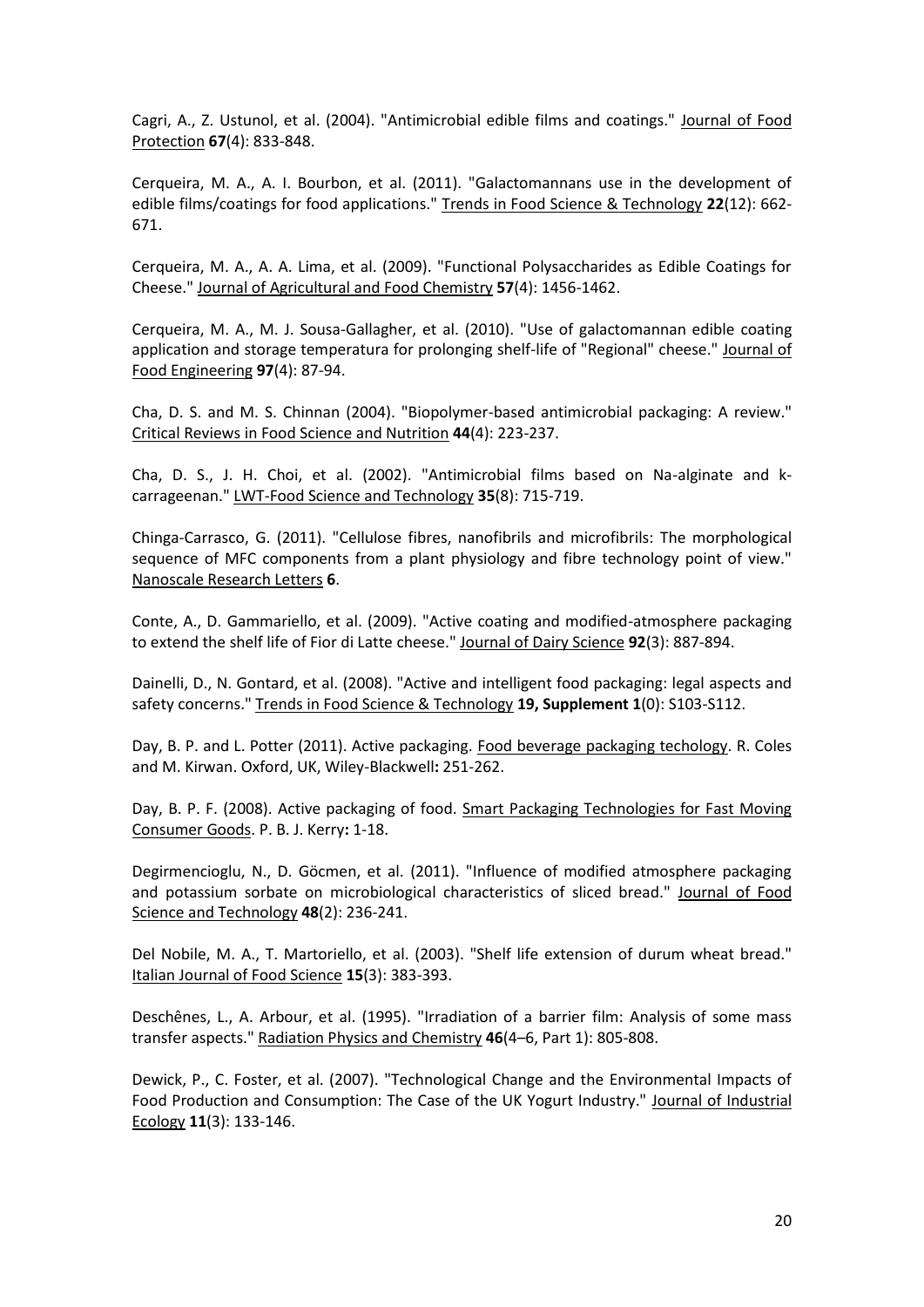Duncan, T. V. (2011). "Applications of nanotechnology in food packaging and food safety: Barrier materials, antimicrobials and sensors." Journal of Colloid and Interface Science **363**(1): 1-24.

El-Diasty, E., R. El-Kaseh, et al. (2008). "The effect of natamycin on keeping quality and organoleptic chracters of yogurt." Arab Journal of Biotechnology **12**(1): 41-48.

Eliasson, A. (2008). "Packaging for a better planet." Food Quality & Safety Magazine **October/ November**:

http://www.foodquality.com/details/article/813351/Packaging\_for\_a\_Better\_Planet.html?tzc heck=1&tzcheck=1. Last accessed: 18/02/2015.

Embuscado, M. E. and K. C. Huber (2009). Edible films and coatings for food applications.

Entrup, M. L. (2005). Advanced planning in fresh food industries. Heidelberg, Psysica-Verlag.

Esturk, O. and Z. Ayhan (2009). "Effect of modified atmosphere packaging and storage time on physical and sensory properties of sliced salami." Journal of Food Processing and Preservation **33**(1): 114-125.

European Commission (2009). "Regulation (EC) No 450/2009 on active intelligent materials and articles intended to come into contact with food. ." Official Journal of the European Union **135**: 1-11.

European Commission (2011). "Provisional list of additives for use in food contact materials." http://ec.europa.eu/food/food/chemicalsafety/foodcontact/documents\_en.htm, visited 25/05/2015.

European Commission (2012). "Regulation (EU) No 528/2012 of the European Parliament and of the Council of 22 May 2012 concerning the making available on the market and use of biocidal products." Official Journal of the European Union **55**: 1-123.

European Union (2009). "DIRECTIVE 2009/125/EC OF THE EUROPEAN PARLIAMENT AND OF THE COUNCIL of 21 October 2009 establishing a framework for the setting of ecodesign requirements for energy-related products." Official Journal of the European Union **L285**: 10-35.

Favati F., Galgano F., et al. (2007). "Shelf life evaluation of portioned Provolone cheese packaged in protective atmosphere." LWT-Food Science and Technology **40**: 480-488.

Fernandez, A., D. Cava, et al. (2008). "Perspectives for biocatalysts in food packaging." Trends in Food Science & Technology **19**(4): 198-206.

Fleckenstein, B. S., J. Sterr, et al. (2014). "The Effect of High Pressure Processing on the Integrity of Polymeric Packaging – Analysis and Categorization of Occurring Defects." Packaging Technology and Science **27**(2): 83-103.

Flexible Packaging Europe (2012). "The perfect fit." http://www.flexpackeurope.org/tl\_files/FPE/downloads/ThePerfectFit.pdf. Last accessed: 18/02/2015.

Floros, J. D., L. L. Dock, et al. (1997). "Active packaging technologies and applications." Food Cosmetics & Drug Packaging **20**(1): 10-17.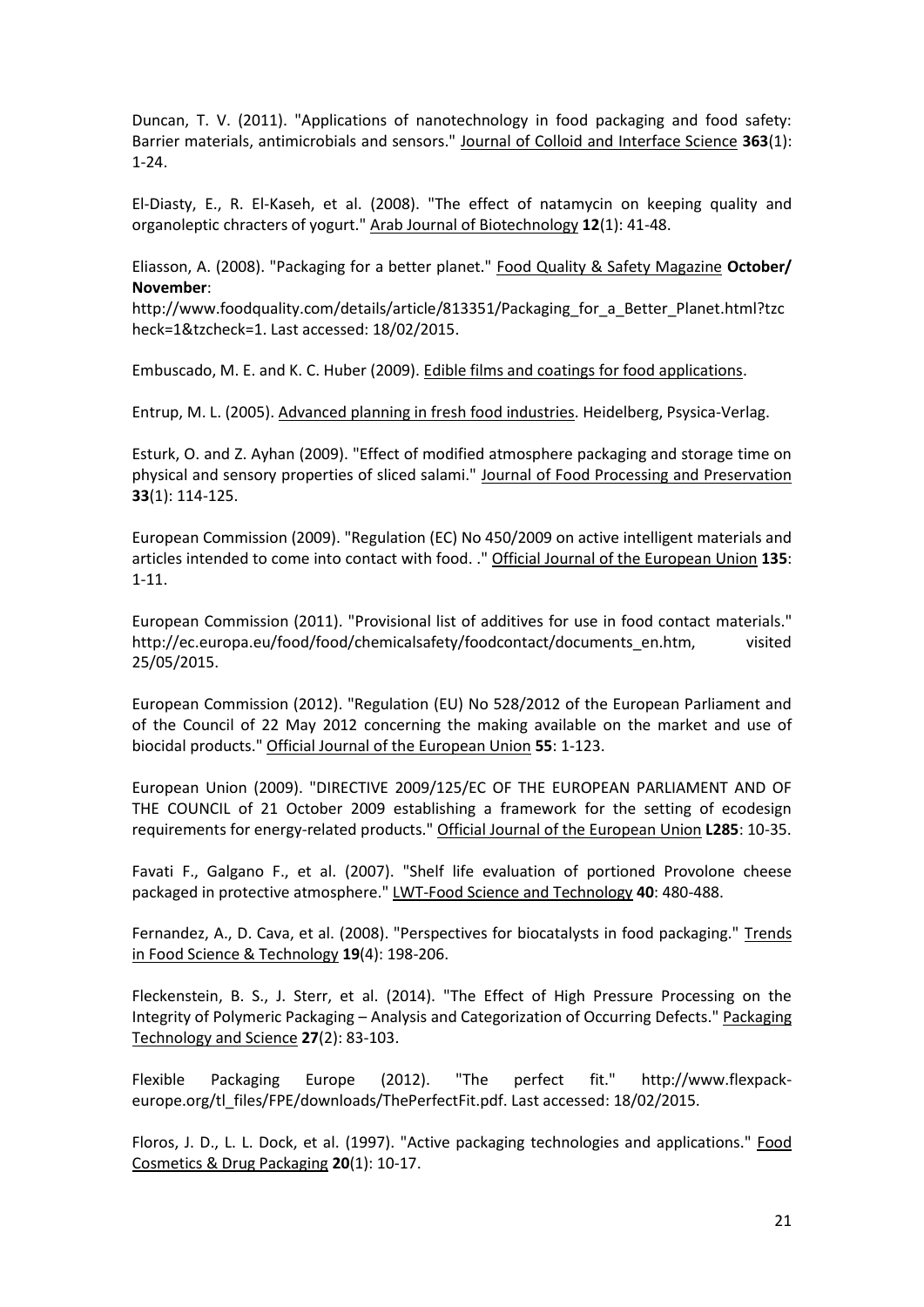Fraldi, M., A. Cutolo, et al. (2014). "Delamination onset and design criteria of multilayer flexible packaging under high pressure treatments." Innovative Food Science & Emerging Technologies **23**(0): 39-53.

Franke, I., E. Wijma, et al. (2002). "Shelf life extension of pre-baked buns by an ACTIVE PACKAGING ethanol emitter." Food Additives and Contaminants **19**(3): 314-322.

Gacitua, W., A. Ballerini, et al. (2005). "Polymer nanocomposites: Synthetic and natural fillers a review." Maderas. Ciencia y tecnologÃa **7**(3): 159-178.

Galic, K., D. Curic, et al. (2009). "Shelf Life of Packaged Bakery GoodsA Review." Critical Reviews in Food Science and Nutrition **49**(5): 405-426.

Galotto, M. J., P. A. Ulloa, et al. (2008). "Mechanical and thermal behaviour of flexible food packaging polymeric films materials under high pressure/temperature treatments." Packaging Technology and Science **21**(5): 297-308.

García, E., L. Gago, et al. (2006). Tecnologías de envasado en atmosfera protectora. J. de la Sota. Madrid, CEIM**:** 141.

Gomes, A., C. Santos, et al. (2013). "Effect of fat content, casing type and smoking procedures on PAHs contents of Portuguese traditional dry fermented sausages." Food and Chemical Toxicology **58**: 369-374.

Graff, E. (1998). "O2 Scavengers give "smart" packaging a new release on shelf-life." Modern Plastics **75**(1): 69-72.

Grönman, K., R. Soukka, et al. (2013). "Framework for Sustainable Food Packaging Design." Packaging Technology and Science **26**(4): 187-200.

Gutierrez, L., R. Batlle, et al. (2011). "Evaluation of Antimicrobial Active Packaging to Increase Shelf Life of Gluten-Free Sliced Bread." Packaging Technology and Science **24**(8): 485-494.

Gutierrez, L., A. Escudero, et al. (2009). "Effect of Mixed Antimicrobial Agents and Flavors in Active Packaging Films." Journal of Agricultural and Food Chemistry **57**(18): 8564-8571.

Han, J. H. (2012). Eco-design of food and beverage packaging. Emerging food packaging technologies. K. L. Yam and D. S. Lee. Cambridge, Woodhead Publishing Ltd.**:** 361-379.

Han, J. H. (2014). A review of food packaging technologies and innovations. Innovations in food packaging. J. H. Han. San Diego, USA, Academic Press**:** 3-12.

Hansen, N. M. L. and D. Plackett (2008). "Sustainable films and coatings from hemicelluloses: A review." Biomacromolecules **9**(6): 1493-1505.

Hardenburg, R. E. (1967). Wax and related coatings for horticultural products. Agricultural Research Service Bulletin. Washington, D.C., United States Department of Agriculture**:** 51-55.

Hardwick, W. A. (1995). Handbook of brewing. USA.

Hernandez-Izquierdo, V. M. and J. M. Krochta (2008). "Thermoplastic processing of proteins for film formation - A review." Journal of Food Science **73**(2): R30-R39.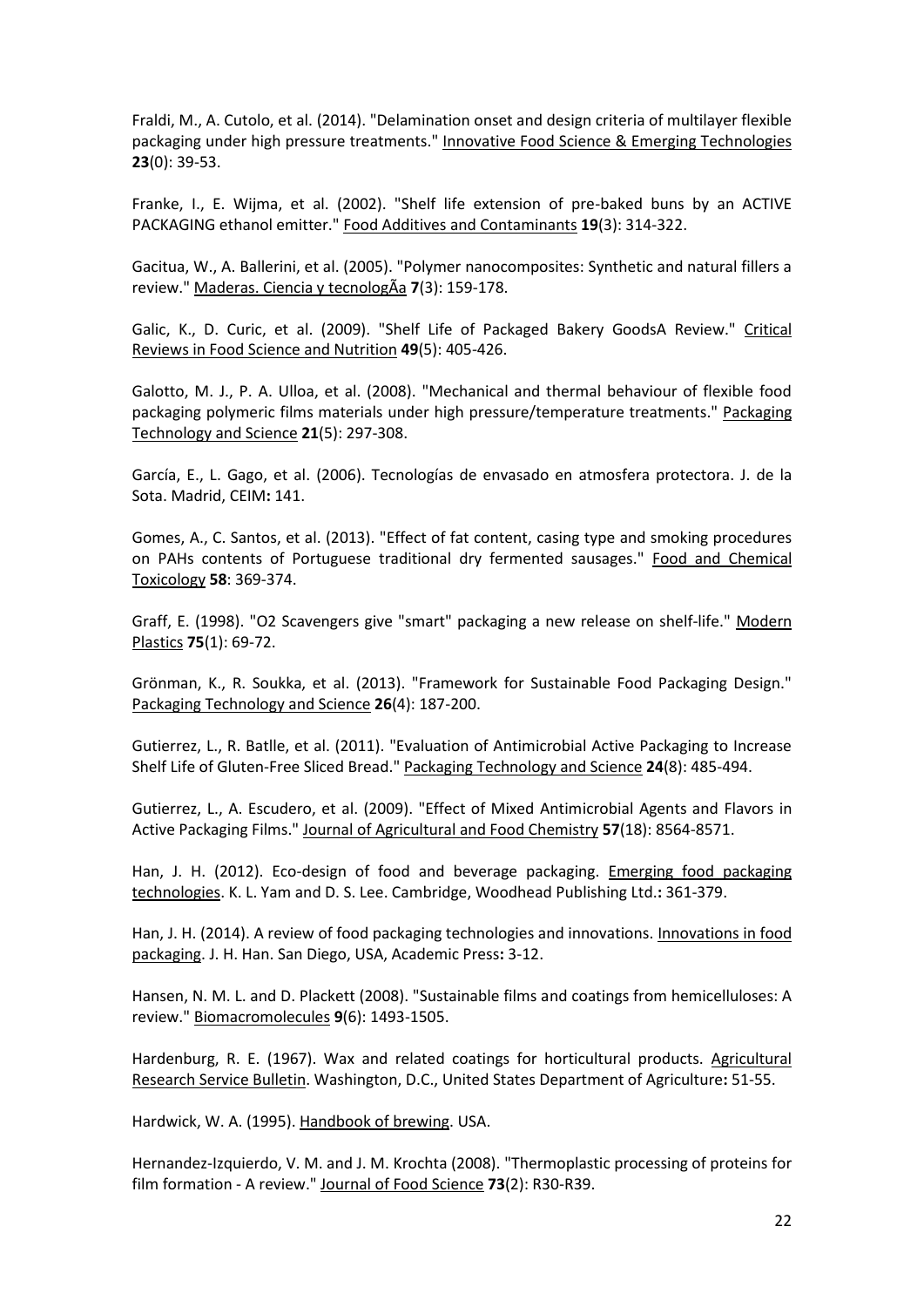Hernandez-Muñoz, P., A. Kanavouras, et al. (2003). "Development and characterization of biodegradable films made from wheat gluten protein fractions." Journal of Agricultural and Food Chemistry **51**(26): 7647-7654.

Holdway, R., D. Walker, et al. (2002). "Eco-design and successful packaging." Design Management Journal (Former Series) **13**(4): 45-53.

Hotchkiss, J. H., B. G. Werner, et al. (2006). "Addition of Carbon Dioxide to Dairy Products to Improve Quality: A Comprehensive Review." Comprehensive Reviews in Food Science and Food Safety **5**(4): 158-168.

Hurme, E., T. Sipiläinen-Malm, et al. (2002). Minimal processing technologies in the food industry. Minimal processing technologies in the food industry. T. Ohlsson and N. Bengstsson. Boca Raton, Florida, Woodhead Publishing Limited.

Incoronato, A. L., G. G. Buonocore, et al. (2010). "Active Systems Based on Silver-Montmorillonite Nanoparticles Embedded into Bio-Based Polymer Matrices for Packaging Applications." Journal of Food Protection **73**(12): 2256-2262.

Incoronato, A. L., A. Conte, et al. (2011). "Agar hydrogel with silver nanoparticles to prolong the shelf life of Fior di Latte cheese." Journal of Dairy Science **94**(4): 1697-1704.

Incze, K. (2004). Mold-ripened sausages. Handbook of Food and Beverage Fermentation Technology. Y. H. Hui, L. Meunier-Goddik, A. S. Hansenet al. New York, U.S.A., Marcel Dekker, Inc.**:** 480-491.

Jansson, S. E. A., G. Gallet, et al. (2002). "Packaging materials for fermented milk, part 2: solute-induced changes and effects of material polarity and thickness on food quality." Packaging Technology and Science **15**(6): 287-300.

Jongjareonrak, A., S. Benjakul, et al. (2006). "Characterization of edible films from skin gelatin of brownstripe red snapper and bigeye snapper." Food Hydrocolloids **20**(4): 492-501.

Kampf, N. and A. Nussinovitch (2000). "Hydrocolloid coating of cheese." Food Hydrocolloids **14**(6): 531-537.

Kanehashi, S., A. Kusakabe, et al. (2010). "Analysis of permeability; solubility and diffusivity of carbon dioxide; oxygen; and nitrogen in crystalline and liquid crystalline polymers." Journal of Membrane Science **365**(1-2): 40-51.

Kaseem, M., K. Hamad, et al. (2012). "Thermoplastic starch blends: A review of recent works." Polymer Science Series A **54**(2): 165-176.

Kerry, J. P. (2014). New packaging technologies, materials and formats for fast-moving consumer products. Innovations in food packaging. J. H. Han. San Diego, USA, Academic Press**:**  549-584.

Kim-Kang, H. and S. G. Gilbert (1991). "Permeation characteristics of and extractables from gamma-irradiated and non-irradiated plastic laminates for a unit dosage injection device." Packaging Technology and Science **4**(1): 35-48.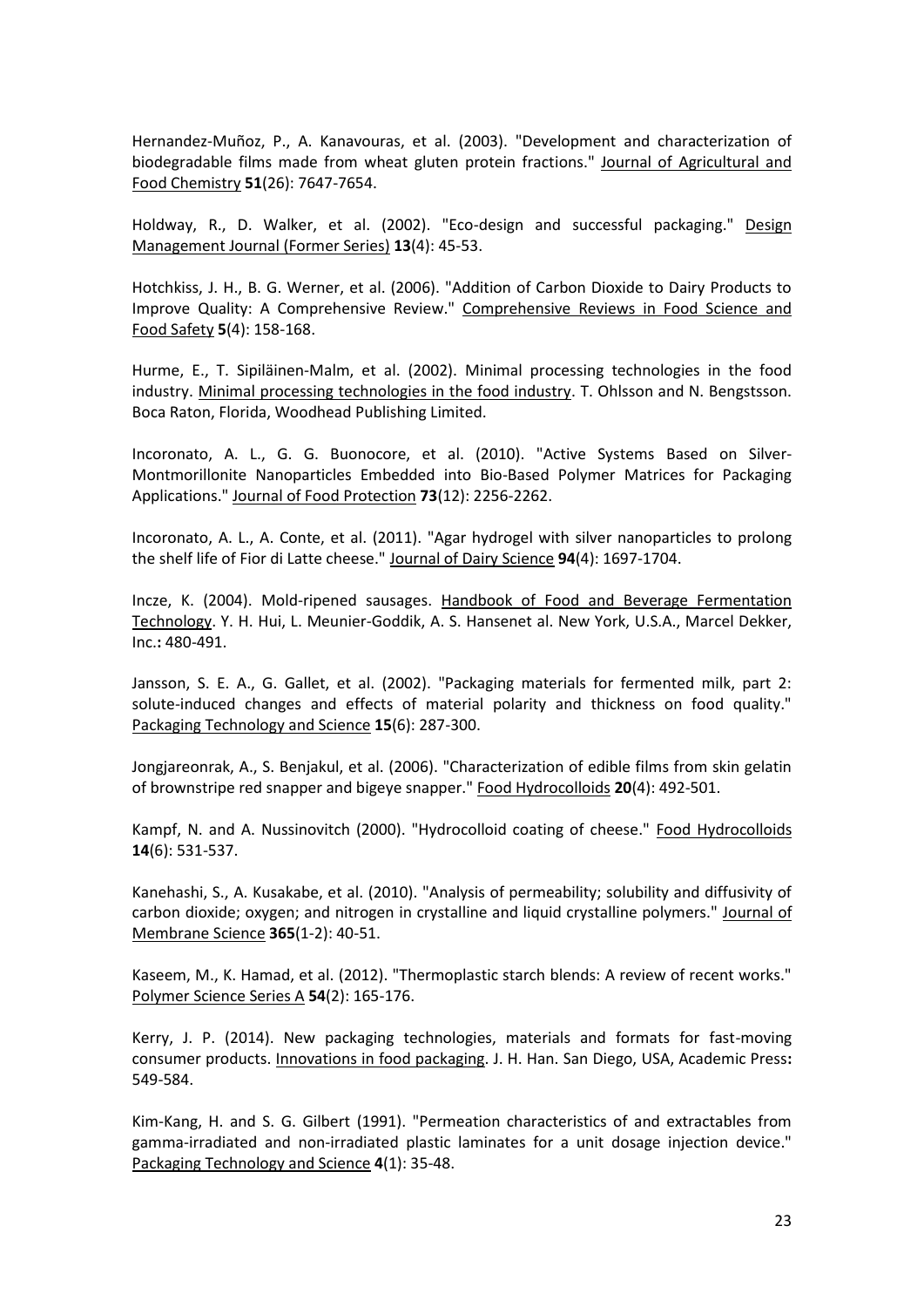Krasaekoopt, W. and J. Mabumrung (2008). "Microbiological evaluation of edible coated freshcut cantaloupe." Kasetsart Journal-Natural Science **42**: 552-557.

Krkić, N., V. Lazić, et al. (2012). "Properties of chitosan-laminated collagen film." Food Technology and Biotechnology **50**(4): 483-489.

Krkić, N., V. Lazić, et al. (2012). "Application of chitosan coating with oregano essential oil on dry fermented sausage." Journal of Food and Nutrition Research **51**(1): 60-68.

Krkić, N., B. Šojić, et al. (2013). "Lipid oxidative changes in chitosan-oregano coated traditional dry fermented sausage Petrovská klobása." Meat Science **93**(3): 767-770.

Kuorwel, K. K., M. J. Cran, et al. (2011). "Antimicrobial Activity of Biodegradable Polysaccharide and Protein-Based Films Containing Active Agents." Journal of Food Science **76**(3): R90-R102.

LaCoste, A., K. M. Schaich, et al. (2005). "Advancing controlled release packaging through smart blending." Packaging Technology and Science **18**(2): 77-87.

Lantano, C., I. Alfieri, et al. (2014). "Natamycin based sol-gel antimicrobial coatings on polylactic acid films for food packaging." Food Chemistry **165**: 342-347.

Latou, E., S. F. Mexis, et al. (2010). "Shelf life extension of sliced wheat bread using either an ethanol emitter or an ethanol emitter combined with an oxygen absorber as alternatives to chemical preservatives." Journal of Cereal Science **52**(3): 457-465.

Lawrie, R. A. and D. A. Ledward (2006). Lawrie's meat science. Cambridge, UK, Woodhead Publishing Ltd.

Lee, C. H., Y. I. Hwang, et al. (2003). "Modified atmosphere packaging as a means to alleviate package expansion of Korean fermented red pepper paste." International Journal of Food Science & Technology **38**(3): 247-254.

Lee, K. T. (2010). "Quality and safety aspects of meat products as affected by various physical manipulations of packaging materials." Meat Science **86**(1): 138-150.

Legrand, M. (2000). Active packaging technologies in the European food industry. International Conference on Active and Intelligent Packaging, United Kingdom, Campden & Chorleywood Food Research Association.

Lewis, H. (2008). Eco-design of food packaging materials. Environmentally Compatible Food Packaging. E. Chiellini. Cambridge, UK, Woodhead Publishing Ltd.

Licciardello, F., L. Cipri, et al. (2014). "Influence of packaging on the quality maintenance of industrial bread by comparative shelf life testing." Food Packaging and Shelf Life **1**(1): 19-24.

Linde Gas The ultimate combination for freshness. MAPAX modified atmosphere packaging. http://www.linde-gas.nl/internet.lg.lg.ndl/nl/images/MAPAX%20brochure172\_4683.pdf, Last accessed: 16/03/2015.

Llorens, A., E. Lloret, et al. (2012). "Metallic-based micro and nanocomposites in food contact materials and active food packaging." Trends in Food Science & Technology **24**(1): 19-29.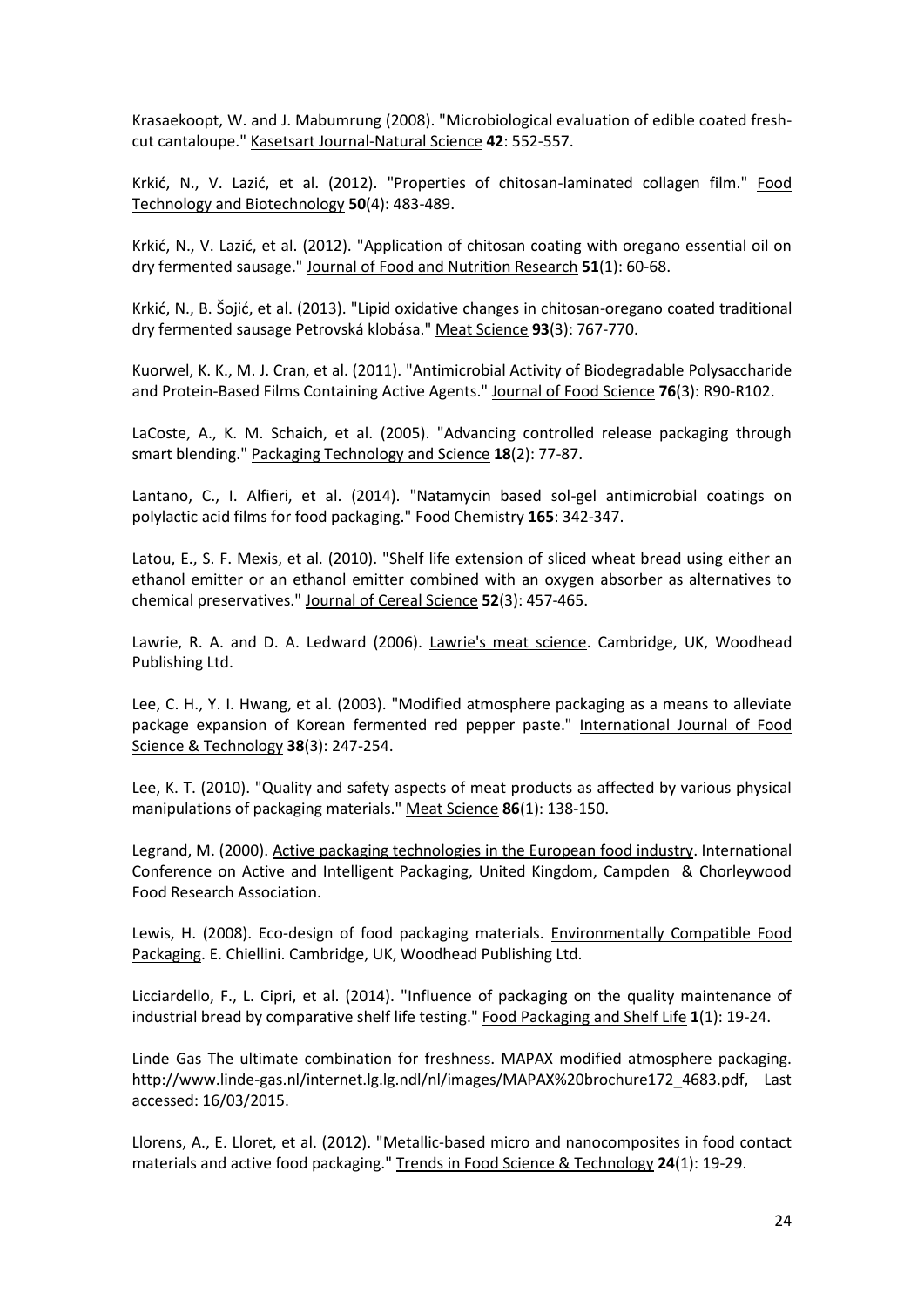Lutters, E., E. O. Luttikhuis, et al. (2013). Appropriateness of Life Cycle Assessments for product/packaging combinations. International Conference on Competitive Manufacturing, Stellenbosch, South Africa.

Martins, J. T., M. A. Cerqueira, et al. (2010). "Shelf Life Extension of Ricotta Cheese Using Coatings of Galactomannans from Nonconventional Sources Incorporating Nisin against Listeria monocytogenes." Journal of Agricultural and Food Chemistry **58**(3): 1884-1891.

Mei, J., Y. Yuan, et al. (2013). "Characterization of edible starch-chitosan film and its application in the storage of Mongolian cheese." International Journal of Biological Macromolecules **57**: 17-21.

Miller, C. W., M. H. Nguyen, et al. (2002). "The influence of packaging materials on the dissolved oxygen content of probiotic yoghurt." Packaging Technology and Science **15**(3): 133- 138.

Min, S. and Q. H. Zhang (2007). Packaging for High-Pressure Processing, Irradiation, and Pulsed Electric Field Processing. Packaging for Nonthermal Processing of Food, Blackwell Publishing Ltd**:** 67-86.

Mizani, M., N. Sheikh, et al. (2009). "Effect of gamma irradiation on physico-mechanical properties of spice packaging films." Radiation Physics and Chemistry **78**(9): 806-809.

Moller, J. K. S., J. S. Jensen, et al. (2000). "Effect of residual oxygen on colour stability during chill storage of sliced, pasteurised ham packaged in modified atmosphere." Meat Science **54**(4): 399-405.

Mondragon, G., C. Pena-Rodriguez, et al. (2015). "Bionanocomposites based on gelatin matrix and nanocellulose." European Polymer Journal **62**: 1-9.

Moreira, M. d. R., M. Pereda, et al. (2011). "Antimicrobial Effectiveness of Bioactive Packaging Materials from Edible Chitosan and Casein Polymers: Assessment on Carrot, Cheese, and Salami." Journal of Food Science **76**(1): M54-M63.

Morillon, V., F. Debeaufort, et al. (2002). "Factors affecting the moisture permeability of lipidbased edible films: A review." Critical Reviews in Food Science and Nutrition **42**(1): 67-89.

Morris, C., A. L. Brody, et al. (2007). "Non-thermal food processing/preservation technologies: a review with packaging implications." Packaging Technology and Science **20**(4): 275-286.

Mortensen, G., J. Sørensen, et al. (2002). "Effect of light and oxygen transmission characteristics of packaging materials on photo-oxidative quality changes in semi-hard Havarti cheeses." Packaging Technology and Science **15**(3): 121-127.

Mrkić, S., K. Galić, et al. (2007). "Effect of Temperature and Mechanical Stress on Barrier Properties of Polymeric Films Used for Food Packaging." Journal of Plastic Film and Sheeting **23**(3): 239-256.

Mullan, M. and D. McDowell (2003). Modified atmosphere packaging. Food Packaging Technology. R. Coles, D. McDowell and M. J. Kirwan. Oxford, UK, Blackwell Publishing Ltd**:** 303- 339.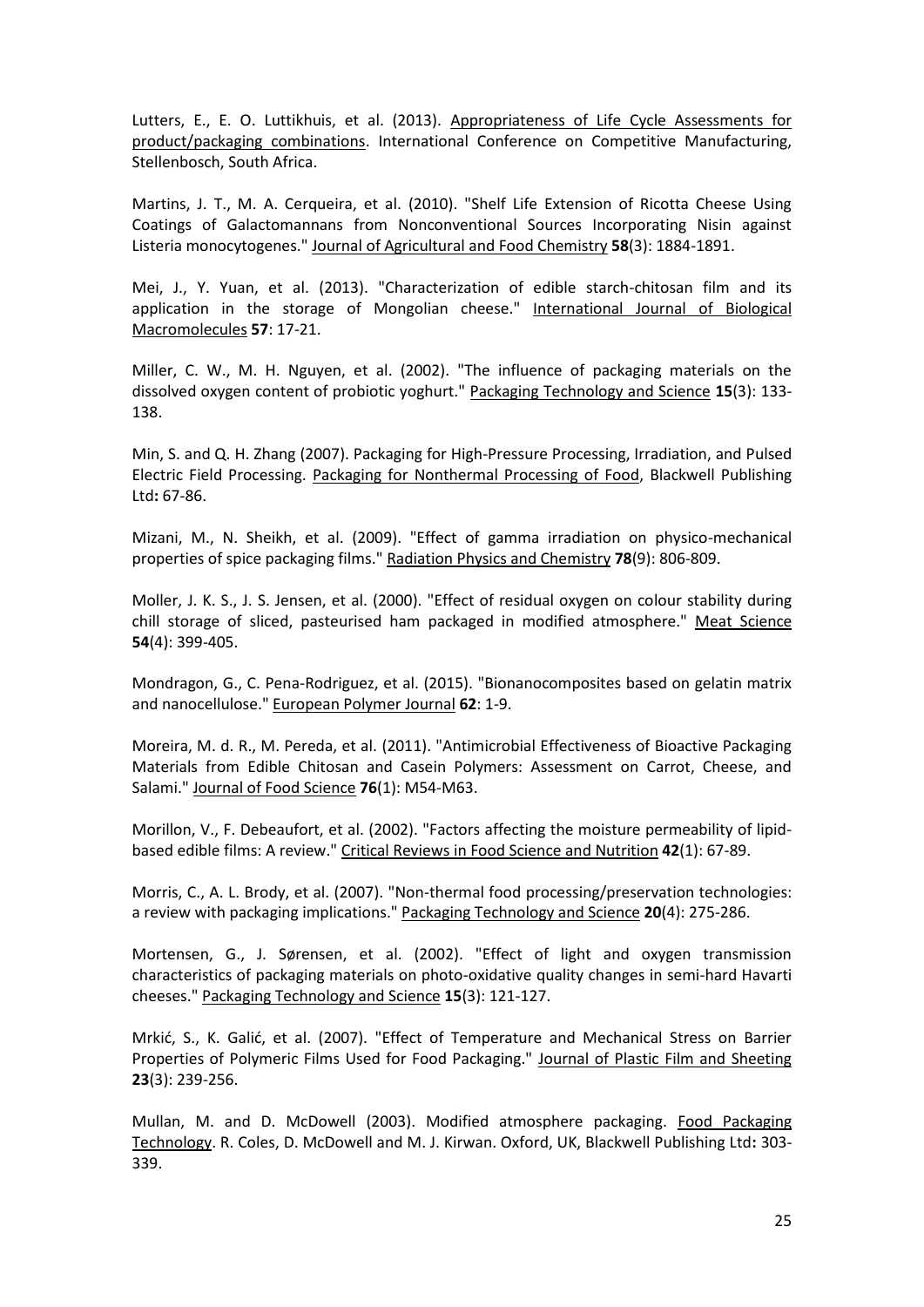Niaounakis, M. (2015). Biopolymers:Processing and Productes.

Nicholson, M. D. (1991). "Flexible nonwoven composites for food-packaging " Tappi Journal **74**(5): 227-231.

Nielsen, T. (1997). Active Packaging: A Literature Review, The Swedish Institute for Food and Biotechnology. **No. 631**.

No, H. K., S. P. Meyers, et al. (2007). "Applications of chitosan for improvement of quality and shelf life of foods: A review." Journal of Food Science **72**(5): R87-R100.

No, H. K., N. Y. Park, et al. (2002). "Antibacterial activity of chitosans and chitosan oligomers with different molecular weights." International Journal of Food Microbiology **74**(1-2): 65-72.

Park, S. I., D. S. Lee, et al. (2014). Eco-design for food packaging innovations. Innovations in food packaging. J. H. Han. San Diego, USA, Academic Press**:** 537-547.

Pati, S., A. Mentana, et al. (2010). "Biodegradable poly-lactic acid package for the storage of carbonic maceration wine." LWT-Food Science and Technology **43**(10): 1573-1579.

Paunonen, S. (2013). "Strength and Barrier Enhancements of Cellophane and Cellulose Derivative Films: A Review." Bioresources **8**(2): 3098-3121.

Peelman, N., P. Ragaert, et al. (2013). "Application of bioplastics for food packaging." Trends in Food Science & Technology **32**(2): 128-141.

Peelman, N., P. Ragaert, et al. (2014). "Use of biobased materials for modified atmosphere packaging of short and medium shelf-life food products." Innovative Food Science & Emerging Technologies **26**(0): 319-329.

Perez Espitia, P. J., W.-X. Du, et al. (2014). "Edible films from pectin: Physical-mechanical and antimicrobial properties - A review." Food Hydrocolloids **35**: 287-296.

Plastics Europe (2014). Plastics – the Facts 2014/2015. Brussels, Belgium**:** 38.

Rao, D. N. and N. M. Sachindra (2002). "Modified atmosphere and vacuum packaging of meat and poultry products." Food Reviews International **18**(4): 263-293.

Realini, C. E. and B. Marcos (2014). "Active and intelligent packaging systems for a modern society." Meat Science **98**(3): 404-419.

Reynolds, P. (2014). "More sustainable wine pouches packed for millennials." Greener Package:

http://www.greenerpackage.com/flexible\_packaging/more\_sustainable\_wine\_pouches\_packe d\_millennials. Last accessed: 18/02/2015.

Ribeiro, K. O., M. I. Rodrigues, et al. (2004). "Mechanical properties of acid sodium caseinate-Kcarrageenan gels: effect of co-solute addition." Food Hydrocolloids **18**(1): 71-79.

Riganakos, K. A., W. D. Koller, et al. (1999). "Effects of ionizing radiation on properties of monolayer and multilayer flexible food packaging materials." Radiation Physics and Chemistry **54**(5): 527-540.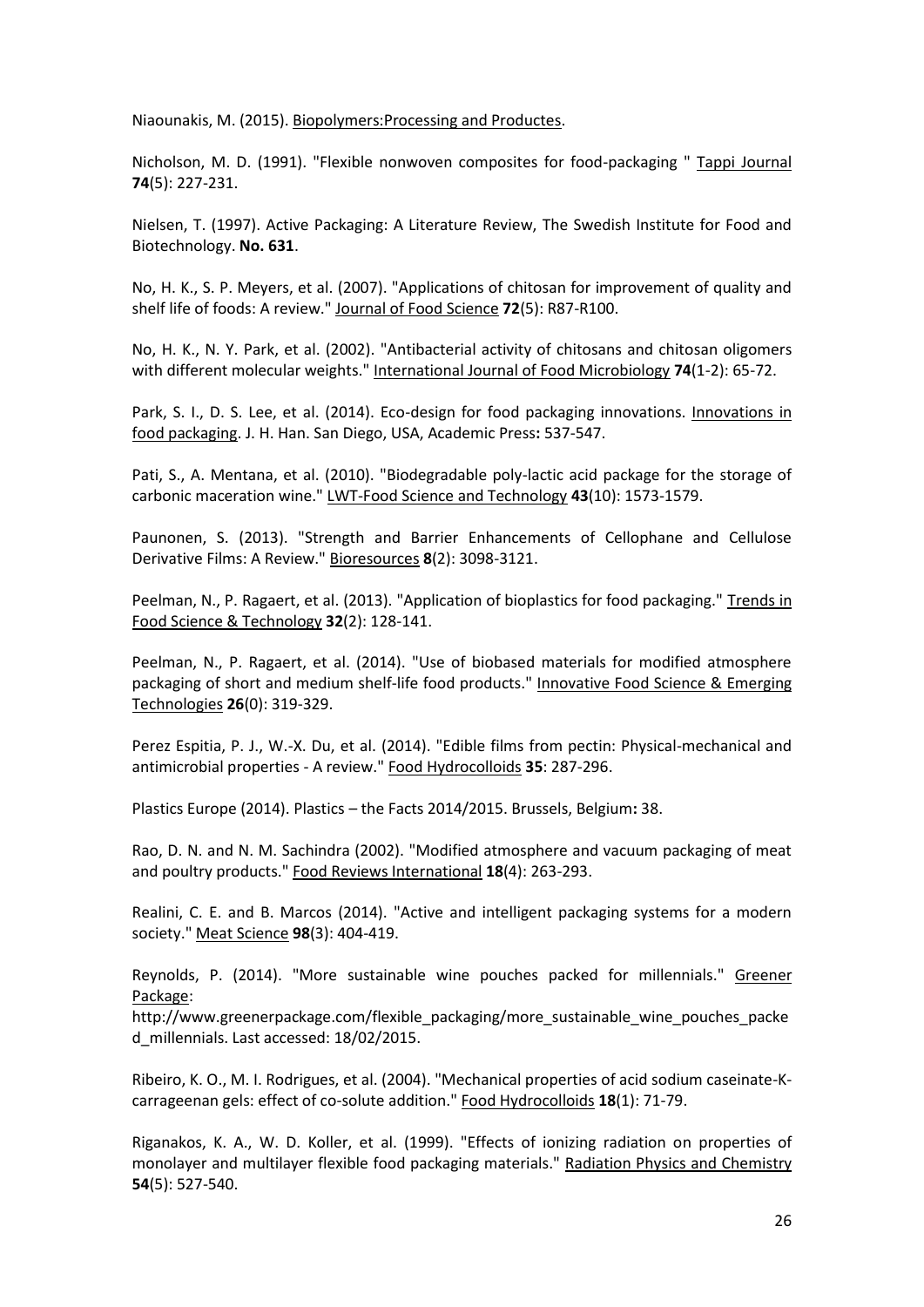Robertson, G. L. (2013). Food Packaging: Principles and Practice. Boca Raton, FL, Taylor & Francis Group, LLC.

Rodríguez, M., L. M. Medina, et al. (2000). "Effect of modified atmosphere packaging on the shelf life of sliced wheat flour bread." Food / Nahrung **44**(4): 247-252.

Rojas Gante, C. D. and B. Pascat (1990). "Effects of B-ionizing radiation on the properties of flexible packaging materials." Packaging Technology and Science **3**(2): 97-115.

Roodenburg, B., S. W. H. De Haan, et al. (2013). "TOWARD 6 log10 PULSED ELECTRIC FIELD INACTIVATION WITH CONDUCTIVE PLASTIC PACKAGING MATERIAL." Journal of Food Process Engineering **36**(1): 77-86.

Roodenburg, B., S. W. H. de Haan, et al. (2010). "Conductive plastic film electrodes for Pulsed Electric Field (PEF) treatment—A proof of principle." Innovative Food Science & Emerging Technologies **11**(2): 274-282.

Rooney, M. L. (1995). Active packaging in polymer films. Active Food Packaging. B. A. Professional. London.

Ryu, S. Y., K. H. Koh, et al. (2005). "Physical and microbiological changes of sliced process cheese packaged in edible pouches during storage." Food Science and Biotechnology **14**(5): 694-697.

Salminen, A., K. Latva-Kala, et al. (1996). "The effect of ethanol and oxygen absorption on the shelf-life of packed sliced rye bread." Packaging Technology and Science **9**(1): 29-42.

Salminen, A., K. Latva-Kala, et al. (2009). "The effect of ethanol and oxygen absorption on the shelf-life of packed sliced rye bread." Packaging Technology and Science **9**(1): 29-42.

Sanches-Silva, A., D. Costa, et al. (2014). "Trends in the use of natural antioxidants in active food packaging: a review." Food Additives and Contaminants Part a-Chemistry Analysis Control Exposure & Risk Assessment **31**(3): 374-395.

Sangsuwan, J., N. Rattanapanone, et al. (2008). "Effect of chitosan/methyl cellulose films on microbial and quality characteristics of fresh-cut cantaloupe and pineapple." Postharvest Biology and Technology **49**(3): 403-410.

Satapathy, S., V. K. Singh, et al. (2015). "Development and Characterization of Gelatin-Based Hydrogels, Emulsion Hydrogels, and Bigels: A Comparative Study." Journal of Applied Polymer Science **132**(8).

Ščetar, M., E. Kovačić, et al. (2013). "Shelf life of packaged sliced dry fermented sausage under different temperature." Meat Science **93**(4): 802-809.

Schmid, M., K. Mueller, et al. (2014). "Mechanical and Barrier Properties of Thermoplastic Whey Protein Isolate/Ethylene Vinyl Acetate Blends." Journal of Applied Polymer Science **131**(23).

Scott, G. (2002). Degradable polymers. Principles and Applications.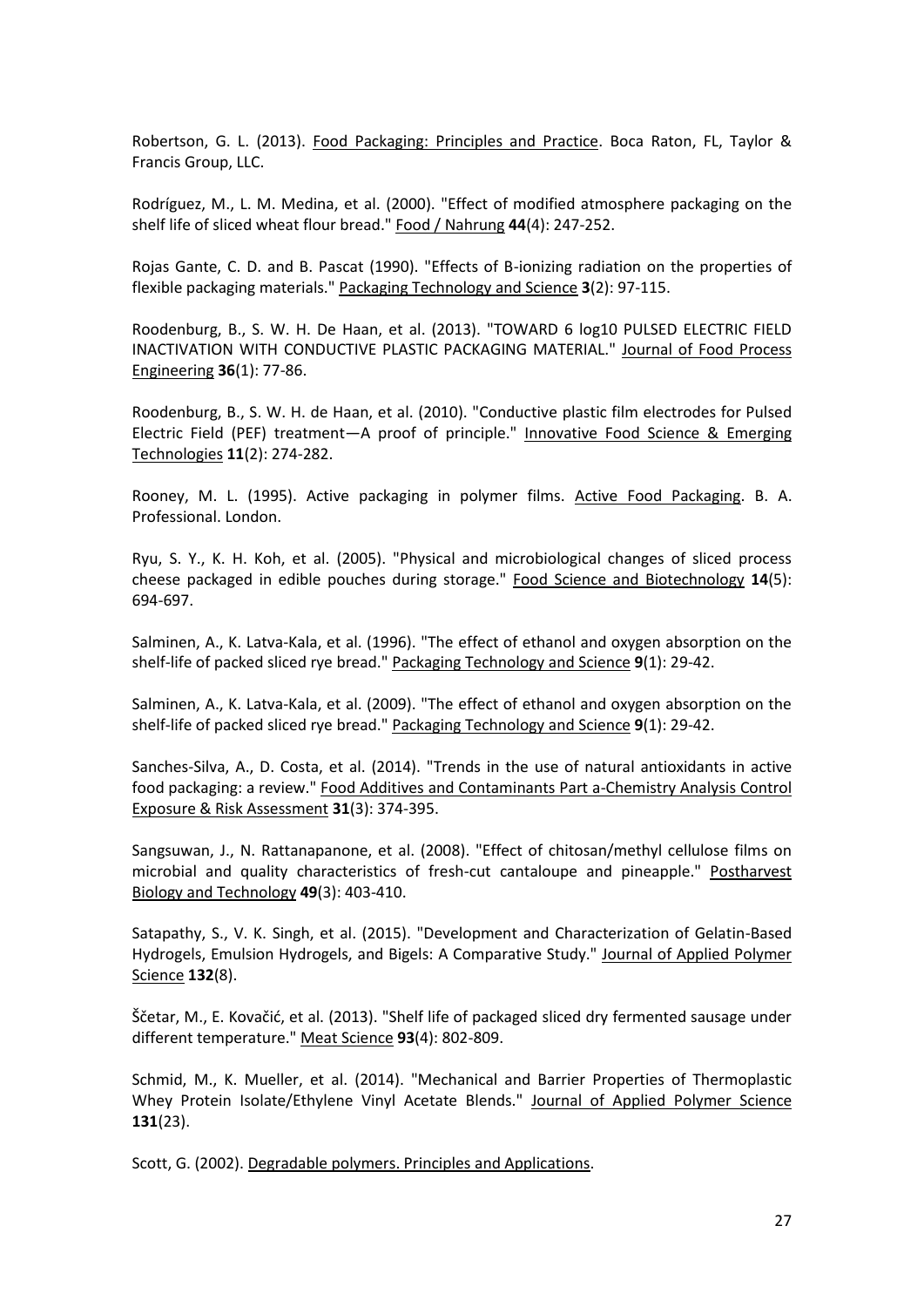Shin, D. H., H. S. Cheigh, et al. (2002). "The use of Na2CO3-based CO2 absorbent systems to alleviate pressure buildup and volume expansion of kimchi packages." Journal of Food Engineering **53**(3): 229-235.

Siracusa, V., C. Ingrao, et al. (2014). "Environmental assessment of a multilayer polymer bag for food packaging and preservation: An LCA approach." Food Research International **62**(0): 151-161.

Siracusa, V., P. Rocculi, et al. (2008). "Biodegradable polymers for food packaging: a review." Trends in Food Science & Technology **19**(12): 634-643.

Smith, J. P., D. P. Daifas, et al. (2004). "Shelf Life and Safety Concerns of Bakery Products- A Review." Critical Reviews in Food Science and Nutrition **44**(1): 19-55.

Sommer, I. and P. M. Kunz (2012). "Improving the water resistance of biodegradable collagen films." Journal of Applied Polymer Science **125**: E27-E41.

Sothornvit, R., C. W. Olsen, et al. (2003). "Formation conditions, water-vapor permeability, and solubility of compression-molded whey protein films." Journal of Food Science **68**(6): 1985- 1989.

Speer, D. V., F. B. Edwards, et al. (2009). Method of triggering a film containing an oxygen scavenger comprises a composition comprising a peroxide; and packageing the composition in a film comprising an oxygen scavenger, Speer D V; Edwards F B; Beckwith S W; Rivett J; Kennedy T D; Cryovac Inc.

Sreenath, H. K. and T. W. Jeffries (2011). "Interactions of fungi from fermented sausage with regenerated cellulose casings." Journal of Industrial Microbiology & Biotechnology **38**(11): 1793-1802.

Sriamornsak, P. and R. A. Kennedy (2008). "Swelling and diffusion studies of calcium polysaccharide gels intended for film coating." International Journal of Pharmaceutics **358**(1- 2): 205-213.

Subramaniam, P. J. (1998). Dairy foods, multi-component products, dried food and beverages. Principles and Applications of Modified Atmosphere Packaging of Foods. B. A. Blakistone. New York, Chapman & Hall**:** 158-193.

Svanes, E., M. Vold, et al. (2010). "Sustainable packaging design: a holistic methodology for packaging design." Packaging Technology and Science **23**(3): 161-175.

Tabanelli, G., C. Montanari, et al. (2013). "Effects of aw at packaging time and atmosphere composition on aroma profile, biogenic amine content and microbiological features of dry fermented sausages." Meat Science **94**(2): 177-186.

Tawakkal, I. S. M. A., M. J. Cran, et al. (2014). "A Review of Poly(Lactic Acid)-Based Materials for Antimicrobial Packaging." Journal of Food Science **79**(8): R1477-R1490.

Teumac, F. N. (1995). The history of oxygen scvenger bottle closures. Active Food Packaging. M. L. Rooney. London Blackie**:** 193-202.

Toldrà, F. (2014). Handbook of fermented meat and poultry.